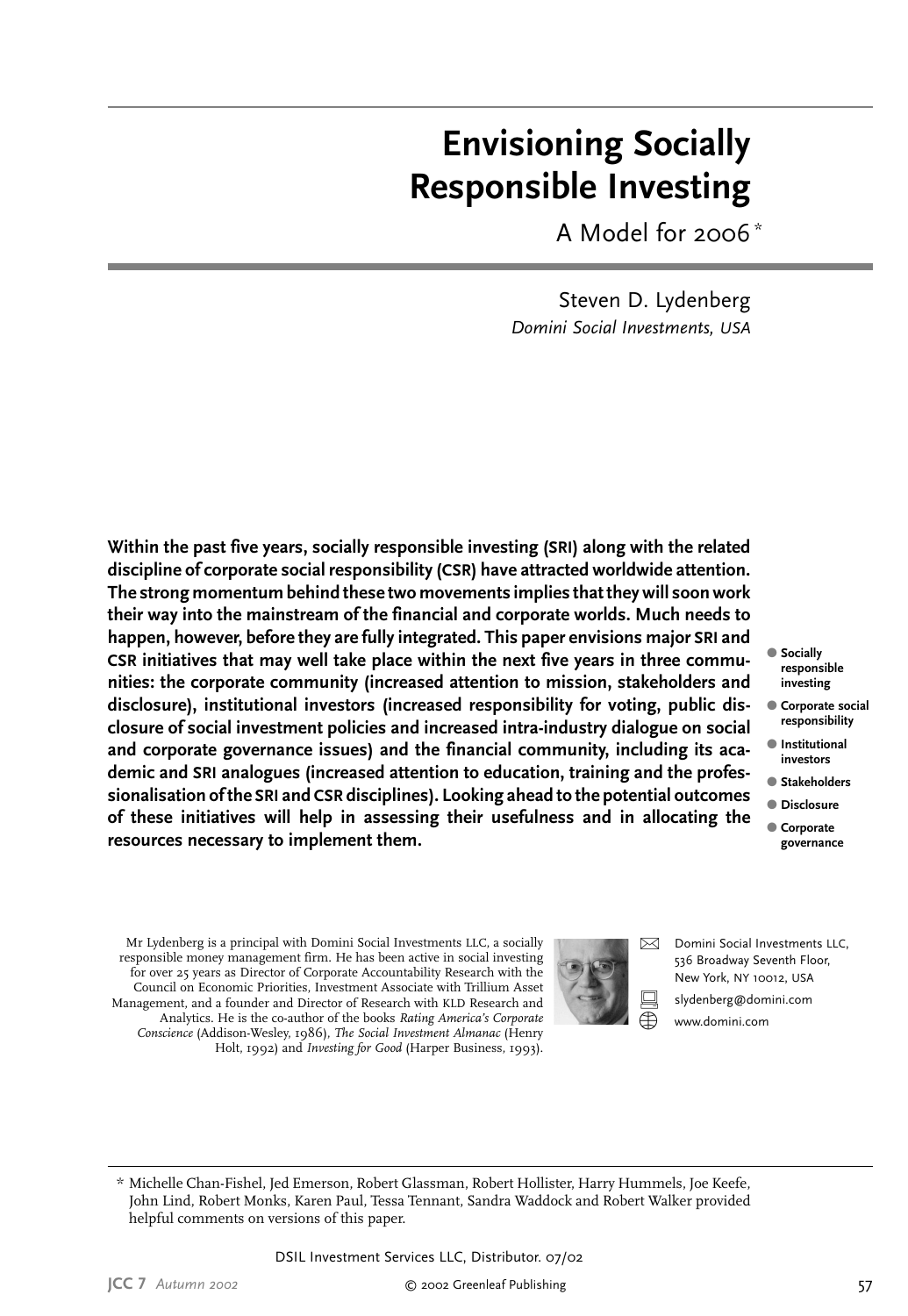FTER THREE DECADES OF LABOURING TO WIN RECOGNITION AND ACCEPTANCE, socially responsible investing (SRI) now stands at a crucial juncture. It has emerged from what was essentially an obscure niche financial market to become a potentially important player in a major political debate about globalisation, the relationship between corporations and society, and the role of capital in creating both social and financial value. However, if it is to realise its potential to influence corporate behaviour towards the creation of a just and sustainable society, it will need to capture the gains it has already made and realise new initiatives that will bring about meaningful change. **A**<br>
ship<br>
ship<br>
fnax

# **Increased influence**

Among the indicators of the increased importance and influence of SRI are:

- The recent development of models for comprehensive, standardised disclosure of corporate data on social and environmental issues<sup>1</sup>
- $\blacktriangleright$  Increased promulgation by transnational and quasi-governmental organisations of corporate codes of conduct to promote increased social and environmental responsibility<sup>2</sup>
- $\blacktriangleright$  The current participation of national governments in the development of socially screened financial or consumer-oriented products<sup>3</sup>
- $\triangleright$  SRI pilot programmes by several of the largest pension funds in the world<sup>4</sup>

These developments were all but unimaginable 20 years ago when SRI was chiefly a means for church groups to avoid investing in certain industries they considered objectionable.

# **The debate**

The vocabulary of SRI and of the allied field of corporate social responsibility (CSR) has now entered the ongoing debate about the proper form and role of global capitalism. This debate, now raging throughout the world, raises such crucial questions as:

Can corporations' potential to do good—provide food, clothing, entertainment and employment in a world whose population will reach 8-11 billion by the middle of this century—be realised?

<sup>1</sup> The Global Reporting Initiative is the foremost proponent of such standards. Other recent indications of the momentum behind these initiatives are the proposal by the French government for disclosure standards for environmental and employee relations indicators in corporate annual reports and the call by the Association of British Insurers for publicly traded companies to disclose regularly their external social, ethical and environmental risks and their policies for managing those risks.

<sup>2</sup> Among these codes are such varied efforts as the United Nations Global Compact, the Global Sullivan Principles initiated by the Reverend Leon Sullivan, the Organisation for Economic Co-operation and Development's Corporate Governance Principles, and the International Chamber of Commerce's Business Charter for Sustainable Development.

<sup>3</sup> In 2000, Norway established an environmentally screened pool of assets as a pilot project for its huge Petroleum Fund.

<sup>4</sup> In 2002, the California Public Employees Retirement System (CAL/PERS) began applying a labourstandards screen to countries included in its emerging markets portfolio. Since 1999, the two largest pension funds in the Netherlands, ABP and PGGM, have separately inaugurated programmes to apply environmental or other social screens to a portion of their assets.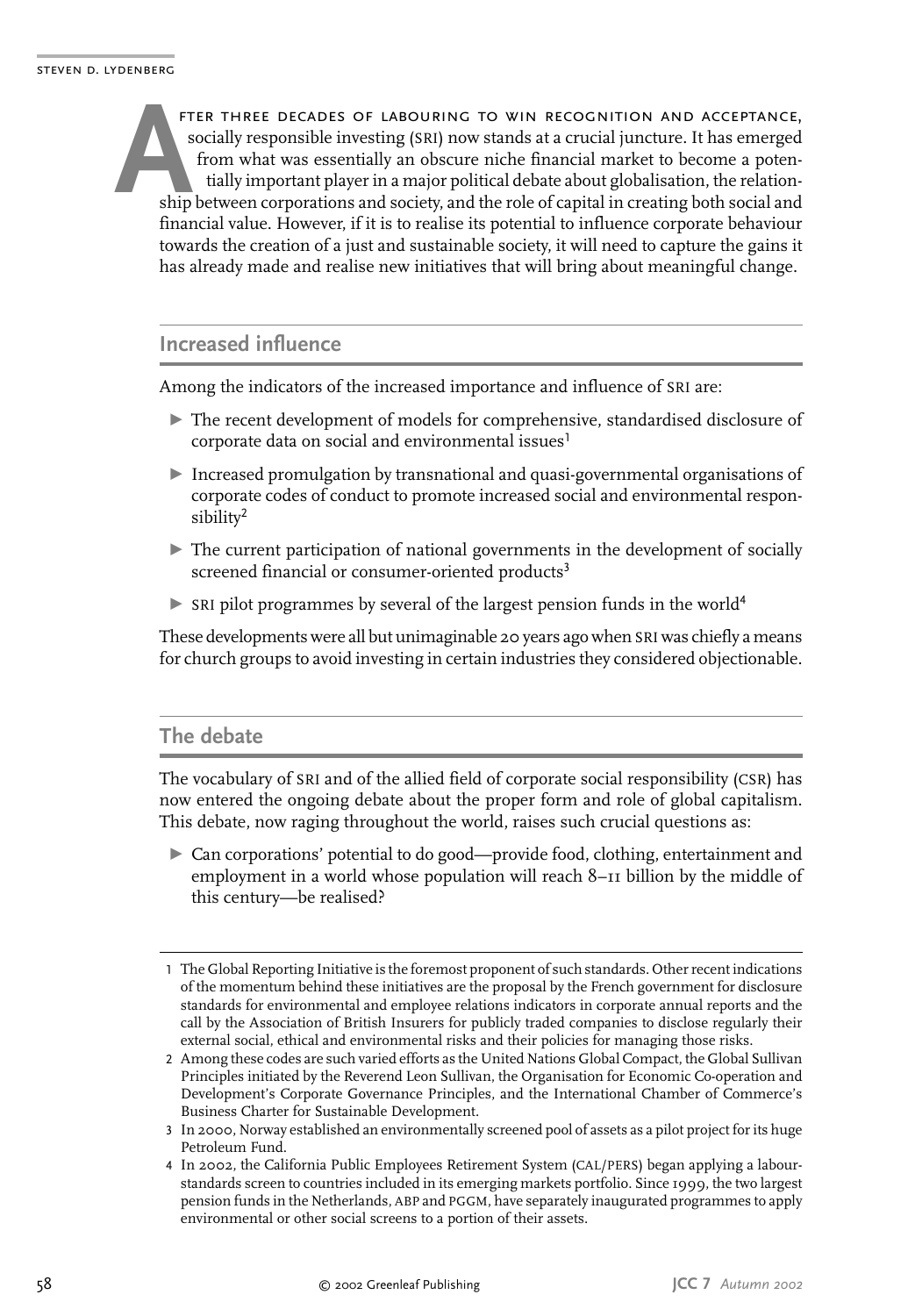- $\blacktriangleright$  Can corporations' potential to do harm--pillage natural resources, exploit the defenceless poor, create inequitable disparities in wealth and destroy local cultures—be tamed?
- $\triangleright$  Can the for-profit goals of transnational corporations be reconciled with the social objectives of national governments?

The stakes in this debate are high. With the collapse of the Soviet Union and other statecontrolled economies, the world has placed an increasingly large bet on the marketplace to provide economic solutions to social problems. Advocates of free-market economies have argued that unfettered corporations can provide solutions to these problems. However, if the workings of the free market fail to address (or even exacerbate) the severe challenges of worldwide poverty and environmental degradation, a substantial risk exists of a major backlash not only against the corporations themselves but also against those governments that allowed them free sway.

Foreseeing complicated and challenging scenarios in the first half of the 21st century, governments and corporations are increasingly turning to the SRI and CSR communities to see if they can contribute to this debate. How meaningfully SRI and CSR will be able to contribute to this debate remains to be seen. Both are, in many senses, experiments. CSR can be viewed as implying a fundamentally changed conception of the corporation, with multiple stakeholders, not just stockowners, benefiting from its profit-generating capabilities.<sup>5</sup> On one level at least, SRI entails an alternative conception of the marketplace as an arbiter of social goods.<sup>6</sup> As with all experiments, there is no guarantee that these efforts are properly conceived or that they will be effectively executed.

# **The next five years**

Over the past three decades, SRI has learned much about researching the social and environmental records of publicly traded corporations and influencing their behaviour. But, if this discipline is to influence business and governmental agendas, its advocates will need to articulate how it can become fully integrated into the financial and corporate communities.

SRI can help to bring about substantial changes over the next five years in three important arenas:

- $\blacktriangleright$  Corporations
- $\blacktriangleright$  Institutional investors
- Financial, academic and SRI communities

To realise its potential for effectiveness, however, these changes must take place soon. The growing disparity between the rich and the poor of the world and the increasingly worldwide scope of environmental crises mean that solutions to these problems, if they

<sup>5</sup> The concept of incorporating social responsibility into the obligations of corporations has been long criticised by free-market economists. Milton Friedman, for example, termed it a 'collectivist doctrine' that implies that 'collectivist ends can be attained without collectivist means' (Friedman 1970, as cited in Waddock 2002: 10).

<sup>6</sup> The question of what it means to use the marketplace to achieve social ends leads to a complicated and multifaceted debate. Practically, it can lead to initiatives such as the current use of the marketplace to tackle the acid rain and climate change challenges through trading pollution and greenhouse gas emission credits. Theoretically, it can lead to assertions such as those of George Soros (2000: 118), who contends that 'Social justice is outside the competence of the market economy'. This debate will be an important one in the coming years.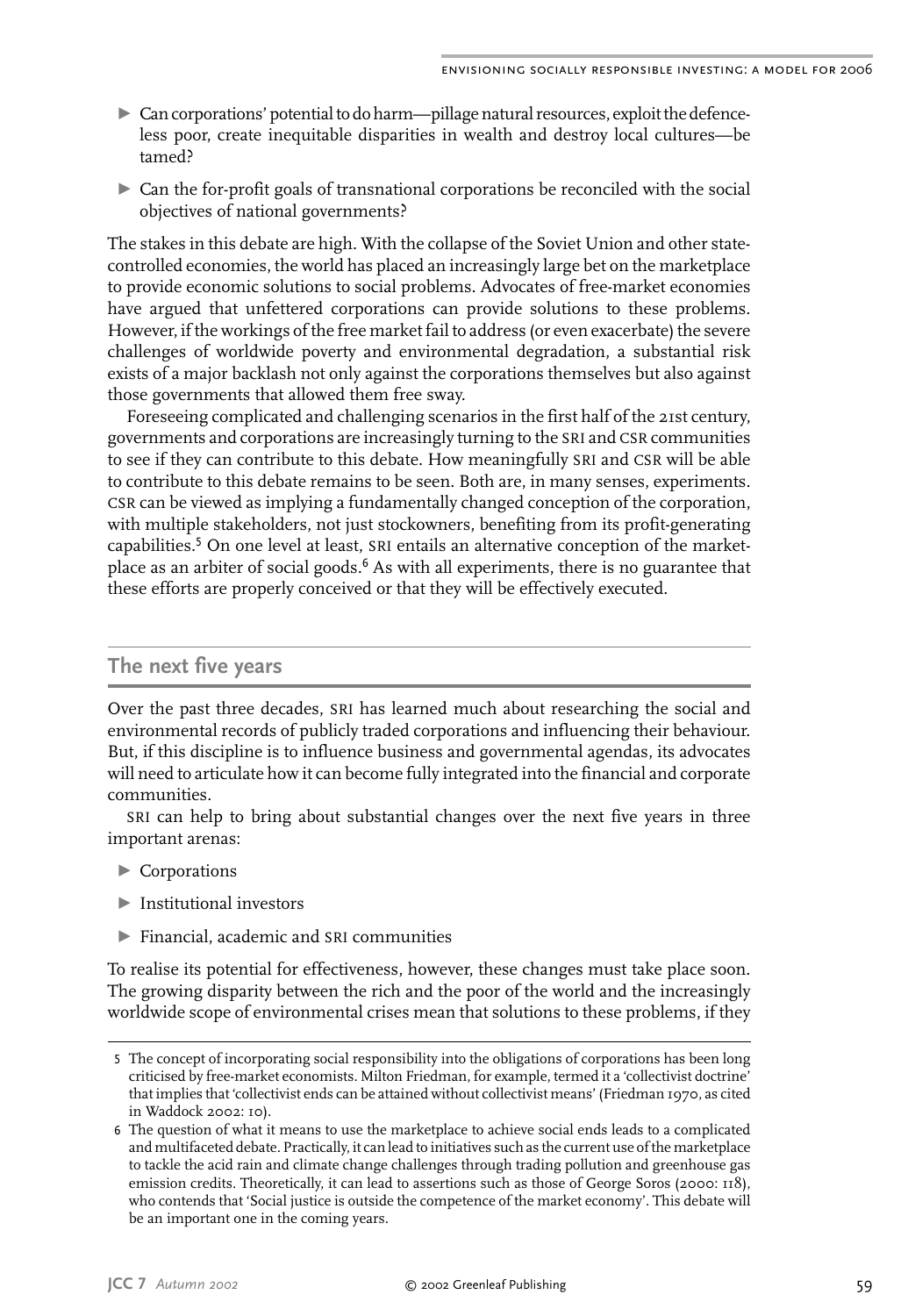can be found, will not wait long. If SRI is to play a substantive role in addressing such problems, it must articulate as clearly as possible:

- $\blacktriangleright$  The specific changes it sees as necessary over the next five years
- $\blacktriangleright$  The steps required to make these changes happen

This paper is written primarily from a practitioner's viewpoint. It seeks to envision the logical outcome of developments already under way or implicit in the SRI and CSR movements. It is beyond its ambitions to analyse the theoretical and academic settings within which they are taking place, as important as those settings are. Instead it aspires to elaborate these multiple initiatives in a single place to provide a broad framework for future debate and an overarching perspective to assist in their implementation.

# **Part 1: corporations**

# Statements of values and disclosure of data

Corporations operating in market-driven economies are one centre of the worldwide debate over how to address problems of global warming, environmental degradation, poverty and economic development throughout the world. If they are to play a meaningful role in taking on such responsibilities and in participating in the effort to tackle these challenges, it appears likely that by 2006:

- $\blacktriangleright$  Corporations will state clearly and specifically their social and environmental values.
- torporations will adopt specific management practices to integrate these values into their *operations.*
- $\blacktriangleright$  Corporations will disclose comprehensive data on their actual social and environmental *impacts.*<sup>7</sup>

The effect of these three developments will be to enable investors, regulators and consumers to measure corporations' actions against their stated goals and, taken in the aggregate, to assess the overall contributions of corporations towards the creation of a just and sustainable society. In addition, by elaborating social and environmental values corporations will confront their obligations not just to their stockowners but to other stakeholders (employees, communities, customers, the environment) as well. By integrating these values into their operations, corporations will demonstrate that they are capable of fulfilling the increased expectations that society is placing on the private sector to provide economic solutions to social problems in this new era. By disclosing social and environmental data, corporations will provide society with the tools necessary to analyse whether their behaviour represents an overall cost or a benefit.

<sup>7</sup> Brevity dictates that many issues raised here cannot be put in their full historical and cultural contexts. Each has its advocates and detractors; each is coming to the fore now for a particular set of reasons. These developments are occurring in different ways and at different times throughout the world. Many are now already under way in Europe, which is particularly focused on environmental matters. In the United States, diversity is a notably powerful theme. European SRI is developing primarily within the context of mainstream investment houses, while in the US it is promoted by more independent organisations. Asia, Latin America and Africa will undoubtedly develop their own culturally appropriate approaches to both SRI and CSR.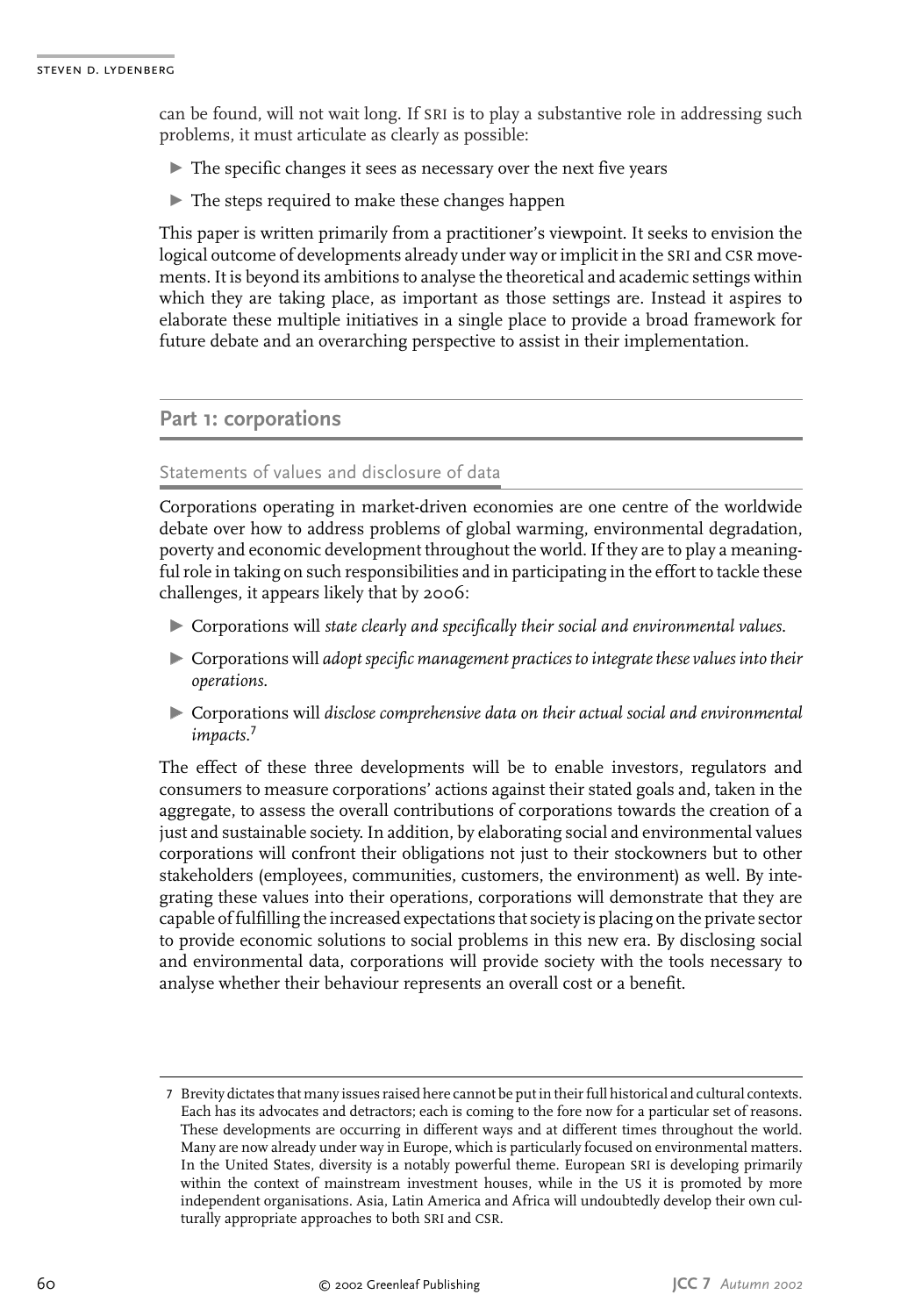#### *Values*

Although many corporations currently publish vision and mission statements, critics abound who view current corporate efforts as generally perfunctory and clichéd, no sooner promulgated than forgotten, and lacking in internal and external credibility. Moreover, the actual social and environmental management programmes implied by such statements are rarely implemented, or, when they are, are almost never co-ordinated as part of an overall management strategy.

Models for more meaningful statements and management systems are already being generated by such organisations as AccountAbility, Business for Social Responsibility, The Natural Step and the Prince of Wales International Business Leaders' Forum, as well as through work on corporate citizenship coming out of Warwick University in the UK, and on total responsibility management at Boston College in collaboration with the International Labour Office (ILO).

Within the next five years corporations will undoubtedly be compelled to articulate more clearly statements of values and mission, specifically relating them to various stakeholders: employees, customers, community and the environment, as well as stockowners. In turn, society will then expect and demand that corporations live up to these stated goals. Whether such demands will manifest themselves as legal or regulatory initiatives (e.g. false advertising claims or regulator reprimands) or through the promotion of voluntary actions (e.g. trade association monitoring) remains to be seen. In either case, however, corporations will need to develop practical internal management strategies for incorporating their values into daily operations throughout the world and to measure the effectiveness of this implementation.

#### *Disclosure*

Although an increasing number of corporations publish environmental and health and safety reports,<sup>8</sup> many are simply token efforts—greenwashing—and few address the full range of social issues necessary to assess adequately a corporation's behaviour. Particularly in Europe, the language of the 'triple bottom line' has become accepted as a goal for reporting within the more progressive sectors of the corporate community.<sup>9</sup> However, the much-needed access to systematic, comprehensive and reliable data is far from a reality.

Within the next five years, corporations will need to address both the demands for standardised, comparable reporting and the simultaneous (and somewhat contradictory) need for data that accurately reflects the variations and idiosyncrasies of national regulations, local cultural norms, industry-specific challenges and noteworthy corporate traditions.

This is a technically complicated and politically sophisticated undertaking, on which the Global Reporting Initiative has already embarked.<sup>10</sup> Substantial interest in such disclosure requirements is now starting to emerge from national regulatory bodies as well.

The coming availability of this data will pose new and substantial challenges for the SRI world. The most important of these will be to develop appropriate methods of analysis for this data. Disclosure of data is only the first step on the road to interpretation of corporations' relative performance in addressing social and environmental issues. As the US experience with the extensive data disclosed under the Toxics Release Inventory

<sup>8</sup> The Centre for Environmental Informatics at the University of Sunderland in the UK maintains a website with links to 200 corporate environmental reports and over 100 more general corporate social reports. See the website at http://cei.sunderland.ac.uk/core.htm.

<sup>9</sup> Among European companies often cited as having particularly strong environmental and social reports are Royal Dutch Shell, Novo Nordisk, British Telecom and BP Amoco.

<sup>10</sup> See the GRI website at www.globalreporting.org.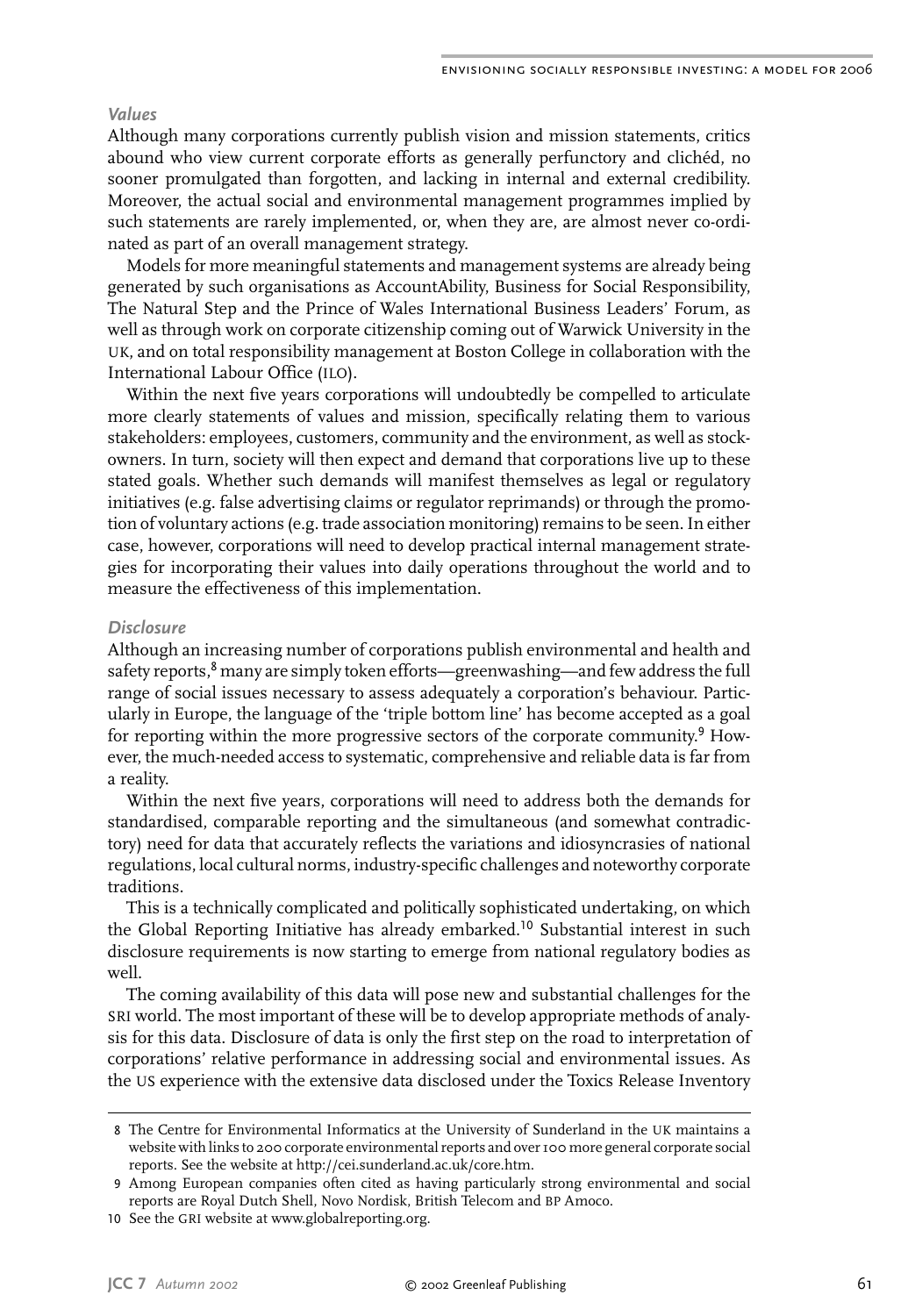and the Home Mortgage Disclosure Act has shown, a sophisticated understanding of the nature of the data and its relations to specific company operations is often crucial. Without such analyses, increased disclosure will be of little use.

#### Important next steps in the corporate world

In both the values and the disclosure arenas, the challenges are formidable. At issue is the creation and implementation of a fundamentally altered conception of the corpora- $\text{tion}^{\text{11}}$  and a new means of measuring its value.

#### *Incorporating values*

The SRI world will continue its efforts to persuade corporate management that it must make an unflagging commitment to groups of stakeholders wider than simply stockowners. One of its goals should be to make this major commitment for managers as easy and painless as possible, and simultaneously to persuade these managers that the need and demand for this next step is inexorable. Four efforts in particular will be useful in moving towards these dual goals.

**1. Develop models***.* Values models should be developed and promulgated to assist management in this process. Sandra Waddock at Boston College and Charles Bodwell of the ILO have coined the term 'total responsibility management' to describe the full range of communications with and commitments to stakeholders that managers must employ in order to address effectively CSR challenges (see the Waddock and Bodwell paper in this issue). A variety of similar initiatives, many with an emphasis on the environment and sustainability, are also under way through AccountAbility, The Natural Step, SustainAbility, Warwick University in the UK and various business schools in the US and elsewhere.<sup>12</sup>

Within the next five years, these programmes and resources will:

- $\blacktriangleright$  Create clear models of meaningful and comprehensive value statements
- $\blacktriangleright$  Educate managers on how to implement such values within their organisations
- $\blacktriangleright$  Facilitate dialogue between management and stakeholders on the expectations aroused by such statements
- $\blacktriangleright$  Train managers on how to measure and report on progress in attaining these often lofty goals

Implicit in building such models is the assumption that there is a 'business case' for managing corporations responsibly. For example, Waddock and Bodwell have argued that 'there is little difference between managing for responsibility and managing well'

<sup>11</sup> In his criticism of corporate social responsibility, David Henderson stresses strongly that proponents of the concept are proposing 'a new variant, a new model, of capitalism' and that the 'potentially damaging effects of CSR ... extend to economic systems as a whole, as well as to individual enterprises'. Henderson is correct in stressing the fundamental alteration in the conception of corporations' role in society implicit in CSR. His concerns about CSR's potentially damaging effects deserve careful consideration. Although this paper is not the proper forum in which to fully address the issue, it should be noted that CSR and SRI might well offer the corporate world the best solution to a crisis of legitimacy that it currently faces (Henderson 2001: 42-43, 80).

<sup>12</sup> The type of overarching vision and commitment needed to successfully implement such programmes has also been spelled out in such business books as James C. Collins and Jerry I. Porras, *Built to Last: Successful Habits of Visionary Companies* (1994).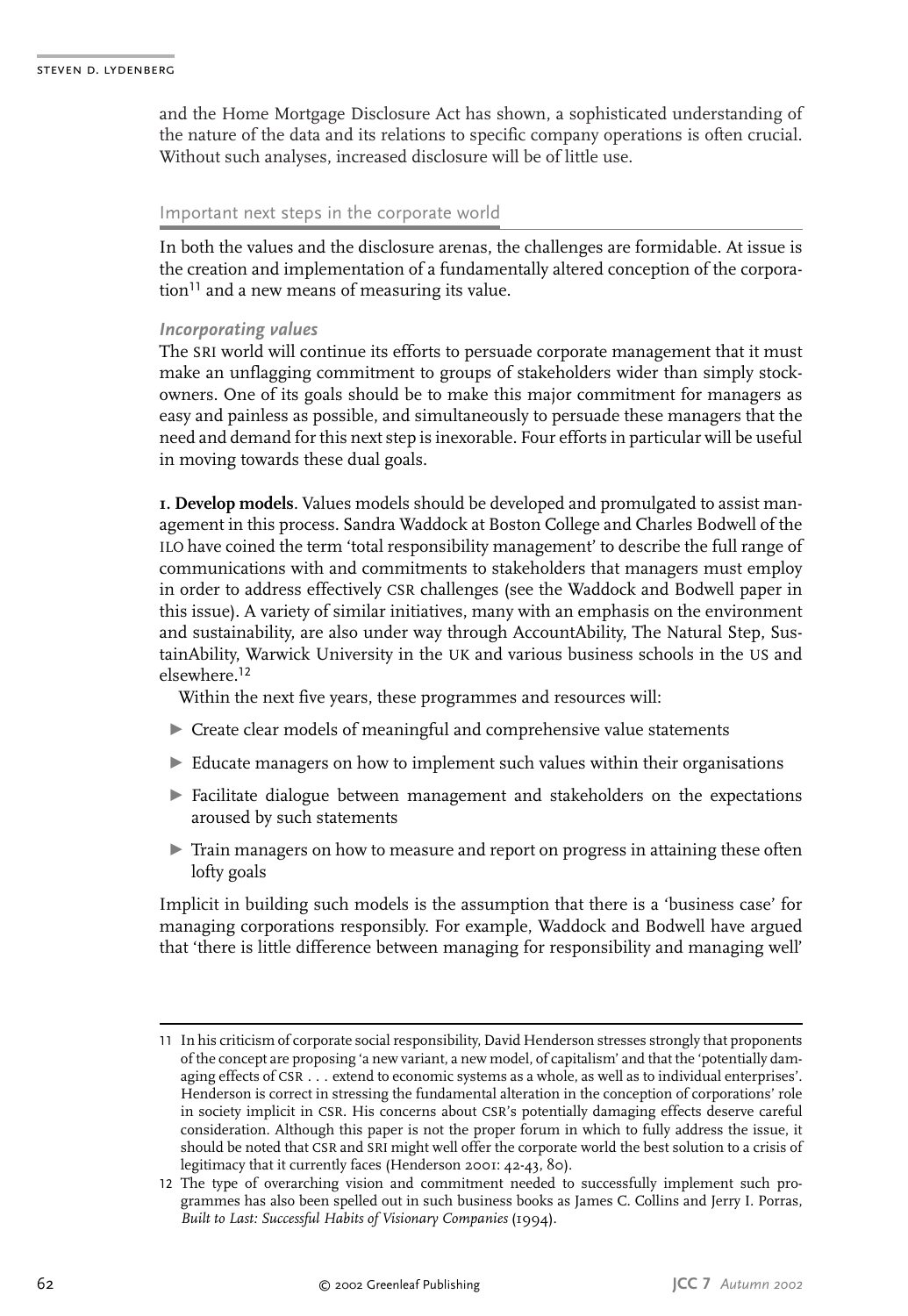(Waddock *et al*. 2001).<sup>13</sup> Further work on this topic will be needed to deepen the understanding and potential limits of this proposition along financial dimensions.

**2. Create demand***.* A steady demand from stakeholders for responsible management will also need to be nurtured, to assure that managers do not forget the urgency of this task. Corporate management is far more likely to act responsibly towards all stakeholders when it hears consistently from them. Examples of how this latent demand can be encouraged and communicated include the following.

- **Employees**. Those seeking employment at large and small corporations should be empowered to demand details on their prospective employers' social responsibility and environmental management systems. Union, as well as non-union, employees should expect a full understanding of these systems as part of renegotiating their contracts.
- **Consumers**. Major institutional consumers—including municipal and state governments, hospitals, universities and cultural institutions—should be able to demand specific or comprehensive evidence of responsible management systems and practices when requesting bids for goods and services. Because of the size and continuity of such contracts, these institutional consumers have particular leverage in entering into serious dialogue with their vendors on social and environmental issues.
- **Communities**. As towns, cities and states consider proposals by various corporations to locate plants and facilities in their communities, they should have the means to demand complete information on companies' past records on the treatment of employees and retirees, community involvement and the environment. Similarly, they should be able to seek corporate commitments to help in the building of strong and vital communities.

For these changes to occur, however, the SRI community will need to develop resources for each of these stakeholders so that they can quickly and economically obtain access to reliable information for such dialogues. These stakeholders need to know:

- $\blacktriangleright$  The right questions to ask
- $\blacktriangleright$  The significance of the data they receive
- $\blacktriangleright$  How to interpret conflicting claims
- $\blacktriangleright$  What requests for corporate commitments are reasonable
- $\blacktriangleright$  How to conduct a productive dialogue with professional management

These resources can be tailored to the specific circumstances of each of these stakeholders, and should be easy to use. These resources are in all likelihood a public good: that is, there is not currently a self-sustaining market for them. Therefore, government and the non-profit world will, at least initially, be the forum in which they will be created. The SRI world will be able to provide valuable resources and expertise in support of their creation.

<sup>13</sup> An excellent and definitive summary of academic studies on the links between CSR and financial performance has identified 80 studies treating CSR as an independent variable, of which 58% found a positive relationship to financial performance, 24% found no relationship, 19% found a mixed relationship and 5% a negative relationship. It also identified 19 studies where CSR was treated as a dependent variable, of which 68% found a positive relationship to financial performance, 16% a mixed relationship and 16% no relationship (Margolis and Walsh 2001: 10-11).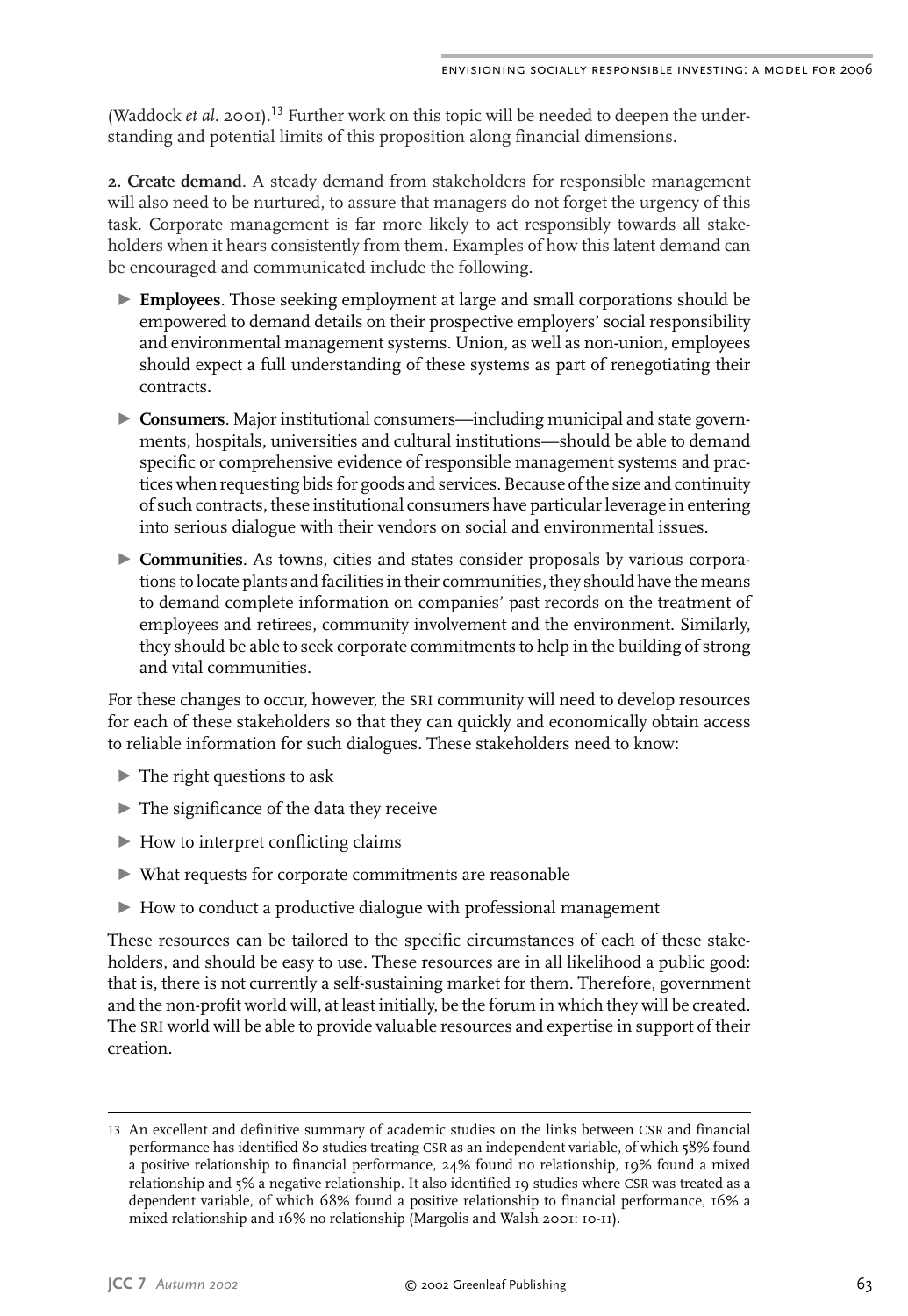**3. Enrich the stakeholder model***.* One of the most difficult challenges corporate managers will face is that of allocating scarce resources among competing stakeholders. Generating profits for stockowners is itself challenging, but satisfying the competing claims of employees, consumers, communities and the environment multiplies the complexity of the task. The problem is both theoretical and practical. What is the theoretical justification for rewarding one stakeholder (e.g. a charitable contribution to a community group) at the expense of another (e.g. a salary raise forgone)? What are the practical considerations for choosing between competing stakeholder claims? How can stakeholders themselves be convinced of the fairness of management's allocations of these rewards? Moreover, under such a stakeholder model, there is a danger that the environment, often considered a stakeholder but without a natural advocate, could be pushed into the background.

These are crucial and difficult questions, the answers to which are not obvious. Theoretical and practical frameworks will need to be developed. A number of approaches are possible.

- During the 1990s, work by Margaret Blair of the Brookings Institute and a working group convened by the late Max Clarkson at the University of Toronto suggested that stakeholders be defined as those who have something at risk (at stake) in the corporation. It may be possible to tie this concept of risk to that of reward in devising a model for appropriate allocation of resources (Clarkson Centre for Business Ethics  $1999$ ).<sup>14</sup>
- The political philosopher Ronald Dworkin has suggested that the legitimacy of governments hinges on their ability to demonstrate equal concern for all members of society and provide them with equal resources for the leading of a responsible life (Dworkin 2000). Development of an analogous principle within the corporate context might prove fruitful.<sup>15</sup>

It will also be important for SRI to address the question of whether the business case for CSR implies a substantially larger pool of profits that mean greater rewards for all stakeholders, or one that is only modestly increased and therefore will necessitate the reallocation of profits from stockowners to other stakeholders.

Whatever the approach, it is clear that, to address such questions successfully, the SRI community will want to draw on a broad spectrum of thinkers about the nature of corporations and markets in society.

Implicit in the creation of an enriched stakeholder model is a long-term commitment to increased dialogue between corporations and stakeholders. A major contribution to

<sup>14</sup> Their definitions of sustainability and stakeholders are as follows: 'Sustainable profit is possible only when the legitimate needs and expectations of all relevant stakeholders are satisfied. A "stake" is something of value, some form of capital, financial, physical or human, that is placed at risk. "Stakeholders" in a corporation are individuals or groups that voluntarily make, take or have a stake in the corporation and consequently bear some form of risk in anticipation of gain or increase in value as a result of the corporation's performance. "Involuntary" stakeholders are individuals or groups that are, or could be, affected, placed at risk, or harmed as a consequence of the corporation's activities; their stakes are not assumed willingly or knowingly.'Blair argues that: 'stakeholders should be defined as all parties who have contributed inputs to the enterprise and who, as a result, have at risk investments that are highly specialised to the enterprise. These parties inevitably share in the residual risk of the firm.' She also asserts that 'employees, as well as shareholders, are likely to be residual claimants and, therefore, residual risk-bearers'. Blair's work goes far towards establishing circumstances under which employees can legitimately claim a share of the residual rewards of corporations' returns (Blair 1995: 238-39).

<sup>15</sup> Both these concepts raise a host of complicated questions about how to measure risks and rewards in the corporate context, and why corporations should shoulder the expense of such measurements. The magnitude of these tasks should not be underestimated.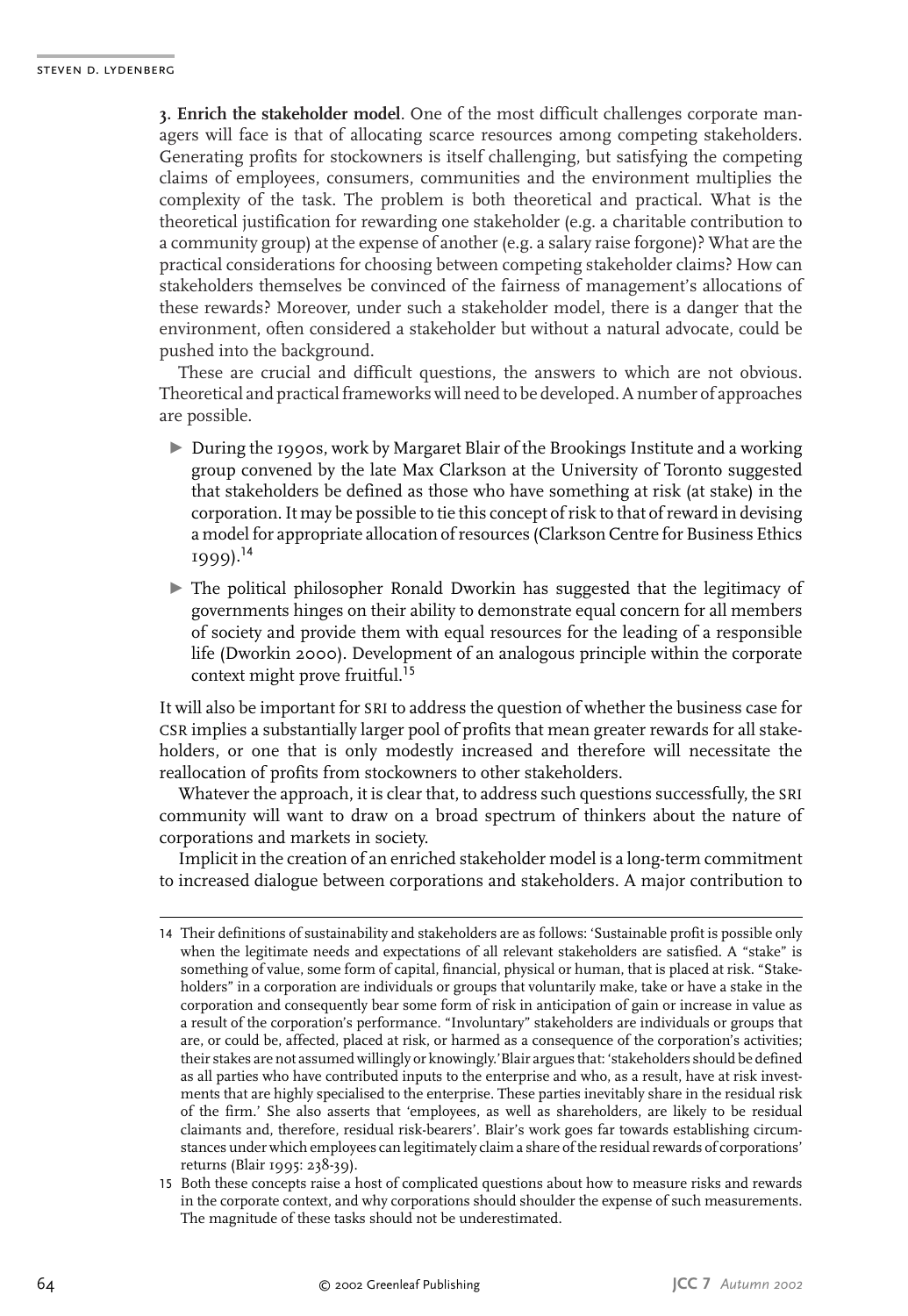promoting such dialogue will be the development of structures within which such dialogue can take place.

**4. Address the question of regulation***.* Finally, the SRI community will need to recognise explicitly that neither it nor CSR can operate without strong and fair governmental structures and regulatory frameworks. The proper balance between governmental regulation and market mechanisms is a complicated debate, the outcome of which will undoubtedly reflect cultural and historical differences in differing societies. This debate will also be further complicated by playing itself out simultaneously on local, national and transnational levels.

One underlying assumption in this debate is that to change substantially and rapidly the corporate community will need (and will itself demand) regulatory prompting. Embedded here are important questions about 'level playing fields'. Why should Royal Dutch Shell go to the effort and expense of implementing comprehensive environmental and social programmes if its competitors are not required to consider these issues? At some point, Shell's competitiveness could suffer and its independence be jeopardised (i.e. its stock price falls and an unencumbered competitor buys it up).<sup>16</sup>

Basic regulatory frameworks are necessary to establish level playing fields. However, fundamental questions about the extent and nature of this regulation will need to be answered. They include:

- t What types of regulation are most effective and simultaneously least intrusive? To what extent can and should disclosure substitute for command-and-control governmental regulation?
- $\blacktriangleright$  Should regulation be local, national or transnational, or some combination of these three?
- $\blacktriangleright$  How can such regulation provide a floor from which new initiatives can be built, rather than a ceiling that impedes innovation?

By coming to grips with these challenging questions, the SRI world can play an important role in this debate.

# *Requiring disclosure*

Two important challenges will need to be addressed on the disclosure front.

- $\blacktriangleright$  How to balance the demand for global standardised reporting with the need for the development of national, local and industry-specific reporting guidelines
- $\blacktriangleright$  How to analyse and interpret the wealth of data that will soon be available

**Standardisation of disclosure***.* Finding the right balance between disclosure of standardised, globally comparable data and disclosure tailored to national or industry norms is an eminently solvable problem, as the current work of the Global Reporting Initiative (GRI) demonstrates. GRI has recognised that industry-specific data is necessary to complement global 'core' indicators and has established industry-focused working groups to develop appropriate specialised indicators.

<sup>16</sup> Proponents of CSR often point to environmental and energy efficiency programmes where cost savings and social responsibility go hand in hand. It is important to acknowledge, however, that not all CSR programmes, whether they involve environmental, safety, employee benefits or community initiatives, can be shown to have short-term benefits to the corporate bottom line. To make the benefits arguments for many such initiatives, long-term horizons are necessary. Long-term arguments can be difficult to make within the context of publicly traded companies, because they conflict with the short-term perspectives of the financial marketplace.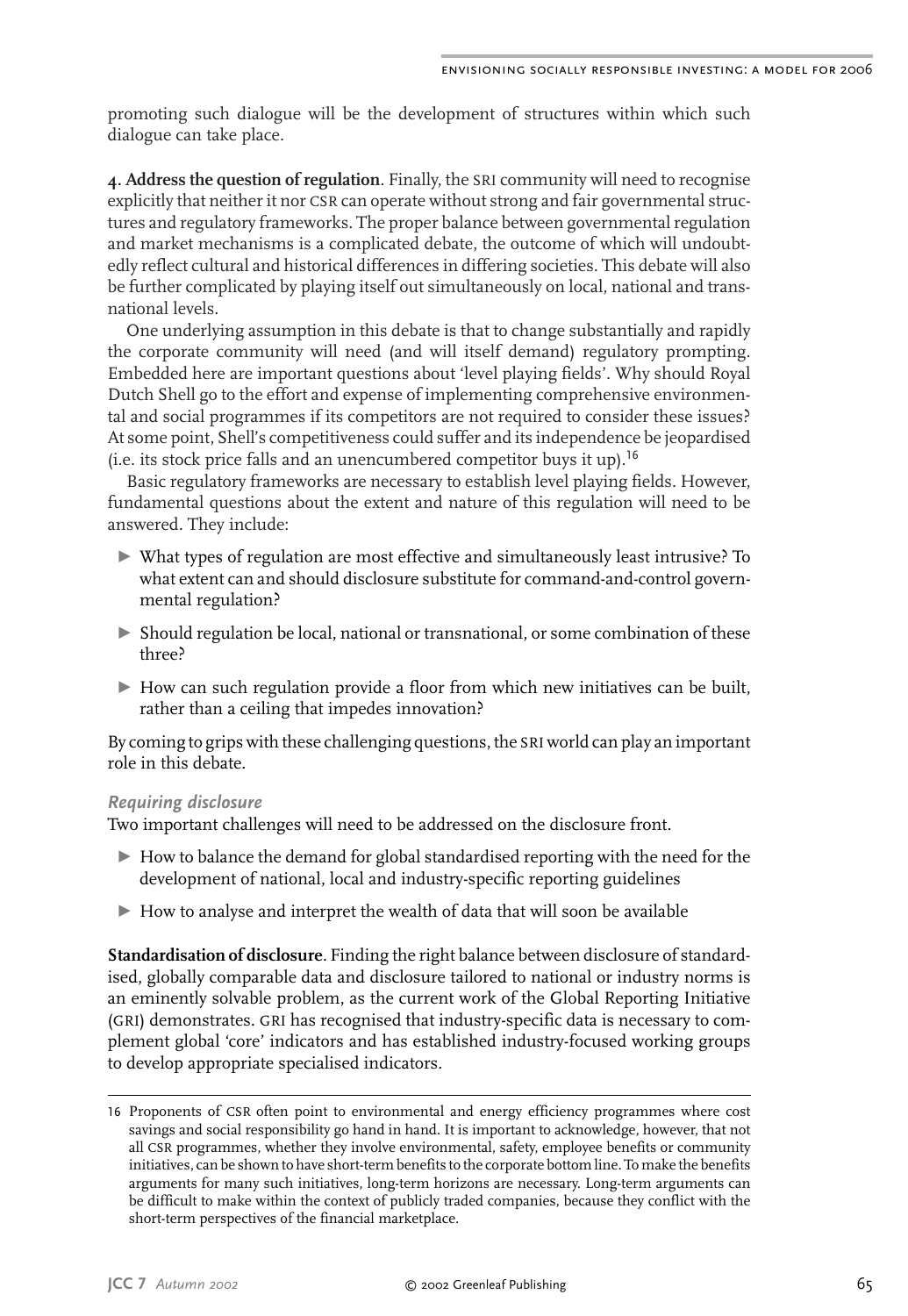A further complication will soon need to be addressed as national governments and industry trade associations seek to develop their own disclosure standards. In mid-2001, for example, the French government proposed a detailed set of environmental and employee relations disclosure requirements in corporate annual reports. As GRI is demonstrating, an appropriate balance between national regulatory disclosure requirements and global voluntary initiatives will need to be found.

**Analysing the data***.* The SRI community will want to take a number of steps to assure the intelligent analysis of the wealth of data that will soon be available. Among the most important of these are the following.

- $\blacktriangleright$  Assure the centralised availability of this data. The easier this data is to obtain, the greater and richer the use to which it will be put. A single website is an obvious approach. A first step in this direction has been taken by the Centre for Environmental Informatics,<sup>17</sup> which maintains a website with links to over 200 corporate environmental reports and over 100 corporate social reports. The SRI community will need to support and cultivate such efforts to assure that comprehensive centralised resources are available.
- Strengthen the work of the independent research organisations providing overall assessments of corporations' social and environmental records. This means, among other things, that financial service firms will need to be persuaded to allocate substantial budgets to purchase these social and environmental analyses—budgets similar to those already allocated to the purchase of financial data and analyses. The SRI community must undertake a focused campaign to educate the financial community on the need to spend scarce resources here.
- $\blacktriangleright$  Encourage a diversity of approaches and viewpoints among SRI analysis firms. The debate over what constitutes innovative and forward-looking corporate practice will be well served if multiple and diverse models are developed. For example, different analytical approaches are being developed in the US by such firms as Innovest and KLD Research and Analytics. The SRI community will find it advantageous to cultivate a range of different analytical approaches.
- Support the creation of specialised, niche-market research firms that focus on specific issues or industries. For example, a wealth of environmental data is available in the US through the disclosure requirements of the Toxics Release Inventory, and on bank lending patterns through the Home Mortgage Disclosure Act (HMDA). The sheer volume and complexity of this type of data virtually require that specialised research firms be created to analyse and interpret it. It would be a waste of time and scarce resources for the more generalised SRI research firms to duplicate these extensive analyses. For example, one such specialised research firm in the US is CANICCOR, which focuses on the analysis of banking-industry HMDA data. To date this organisation has been supported largely by church groups. Support from the SRI and financial communities will be necessary if such important resources are to survive.
- $\blacktriangleright$  Help corporations with the time-consuming and often confusing task of reporting various data in varying formats to different audiences. Two efforts can reasonably be undertaken here. The SRI community can explore the development of technologically sophisticated systems that make this reporting easier and more efficient. Simultaneously, it should convince corporate managers that the time and expense

<sup>17</sup> See footnote on page 61. See also the listings, without accompanying links or text, maintained by Next Step Consulting Ltd, at www.corporate-register.com.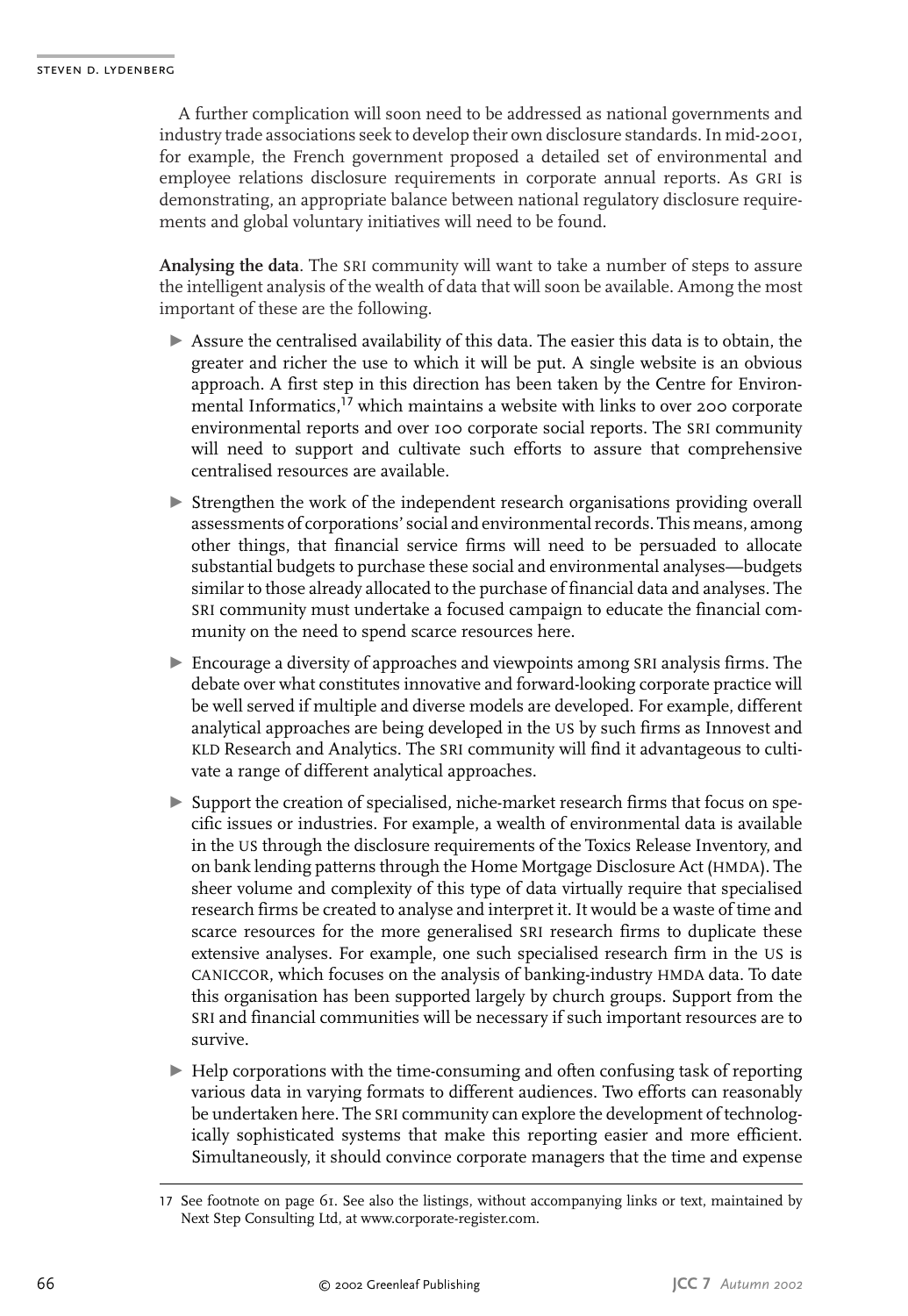of communication and transparency on these issues is an important everyday cost of doing business, no different from the time and expense necessary for public financial reporting. Such corporations as General Motors and Baxter International have been forward-thinking in committing resources to communication and transparency on environmental and social issues, as have a substantial number of European firms.

# **Part 2: the institutional investment community**

#### Statements of social and environmental concerns, voting and communications

The concept of responsible ownership will become accepted within the institutional investor world by 2006. Constituting some of the largest financial institutions in the world, these investors include pension funds, mutual funds, insurance companies and commercial banks. Among other things, they are the largest stockholders—and therefore the most influential owners—of transnational corporations. Next to government regulation, their potential to directly influence corporations is unparalleled.

Within the next five years, three important developments are likely to occur, moving these institutions towards a far more active role as investors. These three developments can be said to fall under the rubric of **responsible ownership**.

- These institutions will be required<sup>18</sup> to *adopt comprehensive voting policies on social*, *environmental and corporate governance issues including guidelines for voting and the disclosure of actual votes*.
- These institutions will be required to *state publicly the extent to which they incorporate social and environmental issues in their investment practices*.
- t These institutions will *undertake ongoing dialogue among themselves on social and environmental issues*, as they already do on corporate governance. As this occurs, the artificial distinction between corporate governance and issues of social and environmental concern will quite appropriately begin to blur.

## Responsible ownership

Since Berle and Means published their seminal work on the relationship between corporate managers and owners in 1932, it has often been observed that the managers of modern corporations have been divorced from the responsibilities and burdens of ownership and that, in their irresponsible freedom, these managers have little incentive to act in society's best interests. Only owners—such as pension funds that want their participants to retire in a safe, clean and survivable world—can consistently steer corporations towards long-term sustainability, rather than short-term profit.<sup>19</sup>

<sup>18</sup> Although regulation is often a cumbersome tool for prompting constructive institutional initiatives, this and the following recommendation focus on two areas where relatively simple regulation can quickly bring substantive results. One theme in this paper is the need to strike the proper balance between regulation and voluntary initiatives, identifying those areas for which one or the other is more appropriate and effective.

<sup>19</sup> A crucial element of this debate within the institutional investment world is the question of whether or not there is a financial benefit to social screening or analysis in stock picking. Those in the SRI community frequently make the case that analysis of the social and environmental records of companies can provide insight into the quality of corporations' top management, an insight that is important in fundamental stock analysis. See in particular Van Dyck and Paulker 2001: 4-8.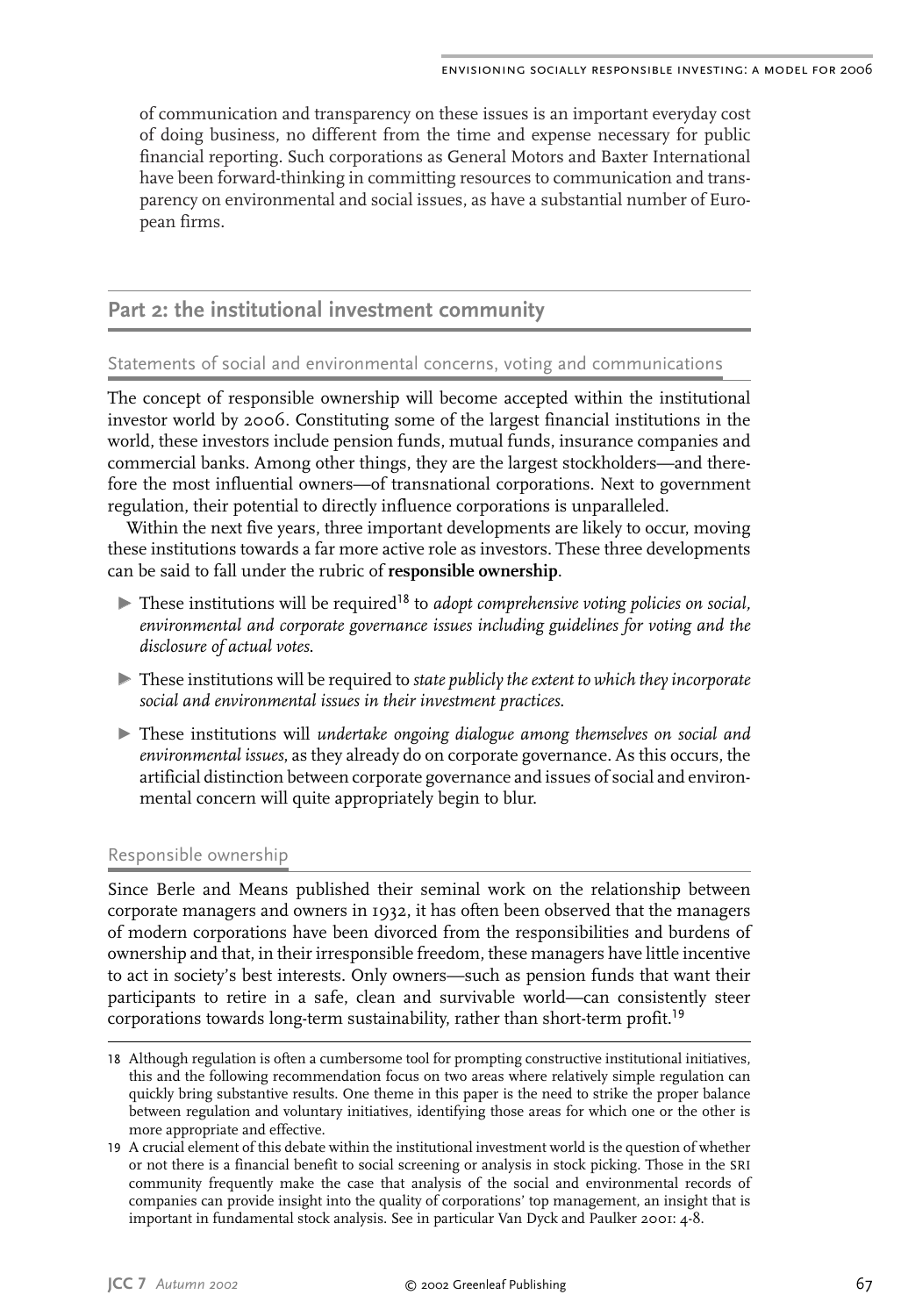Robert A.G. Monks has recently argued that only the world's largest pension funds, as the largest single owners of corporate stock, can assure that corporate managers take their responsibilities to society and the environment seriously (Monks 2001: 9). Without question, these large institutional investors have unparalleled access to corporate management. Whether they are willing to raise social and environmental issues with management as part of their fiduciary responsibilities to the participants in these retirement plans is still an open question.<sup>20</sup>

As of July 2000, regulators in the UK took a simple but revolutionary step. They required the approximately 10,000 pension funds in that country to incorporate into their policy guidelines a position on social and environmental issues, even if their position is that they do not consider such issues. This requirement has been remarkably effective in prompting pension funds to recognise their responsibilities in these areas.<sup>21</sup>

Until this requirement is extended not only to pension funds in other countries but also to other types of institutional investors (most notably, mutual funds), its full potential to influence these financial giants will not be realised.

Just as in a democratic political system, an engaged citizenship that votes is a key to a vibrant and vital society, so stockholders that vote on issues brought before management at annual meetings are a key to the concept of responsive ownership. For the better part of the 20th century the 'Wall Street rule' for stockowners has prevailed—if you disagree with management, walk (i.e. sell your stock), don't talk (i.e. don't file shareholder resolutions, vote against management's recommendations or otherwise seek to make your opinions heard).

More than in other countries, regulators in the US have historically provided stockowners with access to the proxy statements of corporations to raise issues of social and environmental concern. As a consequence, hundreds of social shareholder resolutions appear in proxy statements for corporate annual meetings in the US each year. Since 1988, the US Department of Labor has made it clear that it considers voting proxies part of the fiduciary duties of private pension fund managers.<sup>22</sup> In addition, reflecting their particular commitments in this area, SRI mutual funds in the US have long voted their proxies along lines consistent with their social screens. In 1999 the Domini Social Equity Fund became the first mutual fund to publicly disclose its actual votes on its website.

Until these sporadic efforts become more widespread and generally accepted, voting by institutional investors will remain a largely unexplored and untapped resource in promoting responsible ownership.

Although mainstream institutional investors shied away from social and environmental concerns during the 1990s, they have aggressively attacked issues of corporate

<sup>20</sup> In 2001 the Universities Superannuation Scheme, one of the largest pension funds in the UK, commissioned a study on climate change and hosted a seminar for other institutional investors on this issue. This cutting-edge effort exemplifies the kind of leadership role that pension funds might take in the future on such issues.

<sup>21</sup> An October 2000 survey of the 508 largest pension funds in the UK by UK Social Investment Forum found that, for the 171 pension funds responding, 59% of the funds, representing 78% of assets, incorporate socially responsible investment into their investment strategies either by engagement or by specific request to their fund managers. Similar regulations have subsequently been adopted in Germany and Belgium.

<sup>22</sup> In its letter of 23 February 1988 to Avon Products, Inc., the Department of Labor asserted that 'In general, the fiduciary act of managing plan assets which are shares of corporate stock would include the voting of proxies appurtenant to those shares of stock.' On 12 February 2002, the chairman of the Securities and Exchange Commission, Harvey L. Pitt, asserted that 'An investment adviser must exercise its responsibility to vote the shares of its clients in a manner that is consistent with . . . its fiduciary duties under federal and state law to act in the best interests of its clients.' This extension to money managers of the fiduciary duty to vote proxies independently is a substantial step in the promotion of the concept of responsible ownership (Lubin 2002).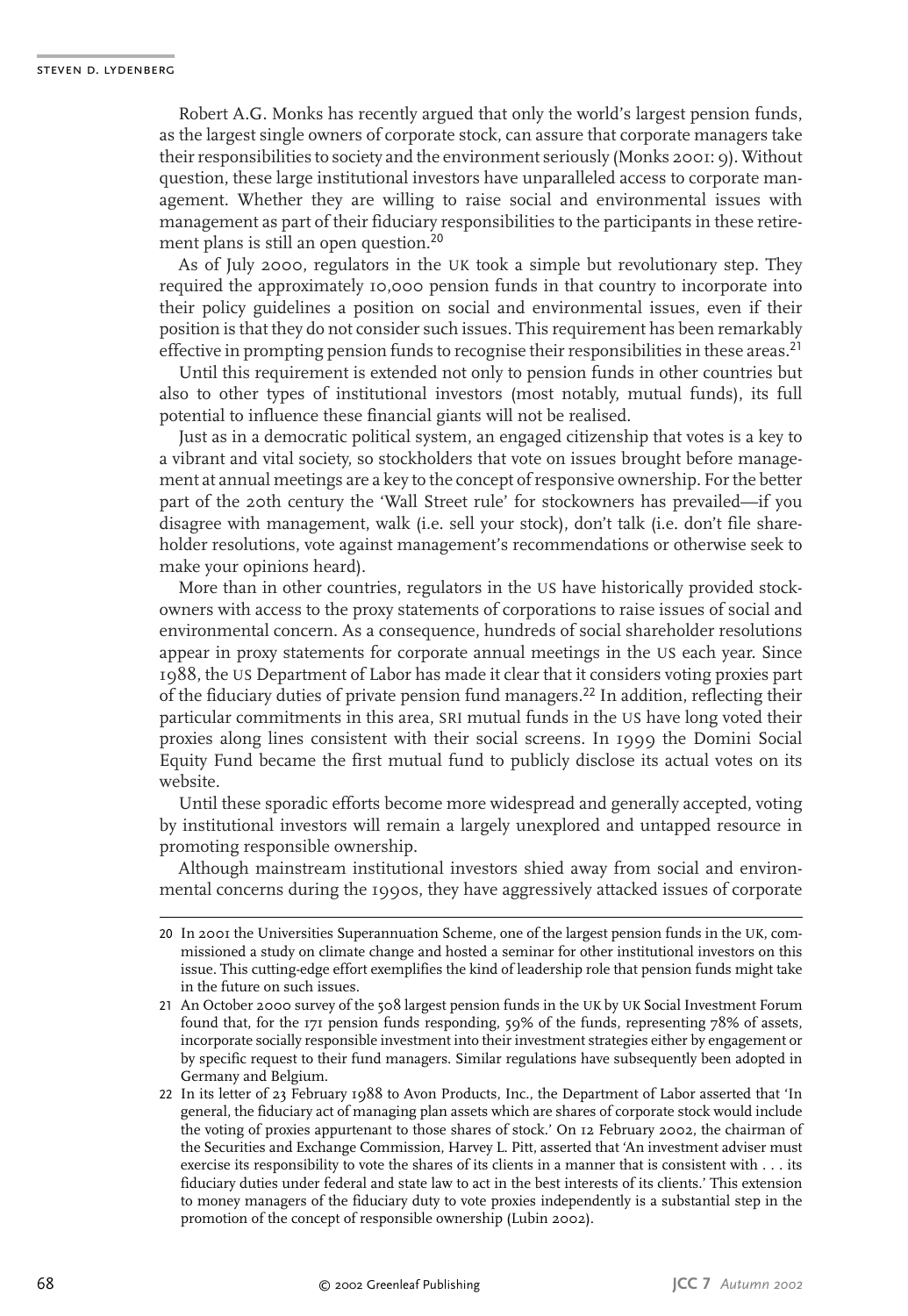governance. Most influential in the corporate governance dialogue has been the International Corporate Governance Network, a worldwide association of institutional investors founded in 1995. In response to this concern by institutional investors, hundreds of sets of guidelines for best practices in corporate governance have recently been issued by corporations, trade associations and quasi-regulatory bodies around the world. Among the most influential of these are the guidelines drawn up by the Organisation for Economic Co-operation and Development (OECD), establishing four core values that all codes of corporate governance should embrace (fairness, transparency, accountability and responsibility), while simultaneously encouraging local variations tailored to regional and national custom and regulation.

As encouraging as these developments are, they fall far short of creating a framework within which responsible ownership is the norm.

#### Important next steps in the institutional investment world

Encouraging institutional investors to conceive of their role as responsible owners is not a simple task. Regulatory changes can help to force the issue, but without the development of resources to facilitate action, genuine change will not occur.

#### *Implementing responsible voting*

Changes in national regulatory structures can do much to encourage and increase responsible ownership by requiring voting on issues appearing on proxy statements.<sup>23</sup>

**Requiring development of voting guidelines and disclosure**. Building on current developments in the US, financial regulators around the world can consider requiring pension funds, mutual funds and other institutional investors to develop and publish proxy voting guidelines, stating their positions on social and environmental issues. In addition, and equally important, they can consider requirements to make actual votes available to participants and investors. In December 2001, Domini Social Investments called on the Securities and Exchange Commission to require all US mutual funds to disclose their votes each year.<sup>24</sup>

**Developing clear models for voting guidelines and disclosures**. The SRI community will continue to improve its development of model investment and proxy voting guidelines that can be used by institutional investors to address social and environmental issues. These models can demonstrate the range of options available to these institutions, and help them to benefit from the previous experience of others. Already such firms as KLD Research and Analytics in the US and AccountAbility in the UK have developed proven expertise in these areas.

#### *Encouraging responsible ownership*

Similarly, relatively minor regulatory initiatives coupled with the provision of clear models for change will prompt institutional investors to make substantial advances in addressing social and environmental issues. Two initiatives in particular will speed and facilitate meaningful change.

<sup>23</sup> National regulators may also want to facilitate stockowner access to the proxy statement (i.e. make it easier to file shareholder resolutions), but such decisions need to be taken in the context of local cultural norms.

<sup>24</sup> Letter to Harvey L. Pitt, Chairman, United States Securities and Exchange Commissions, 27 November 2001.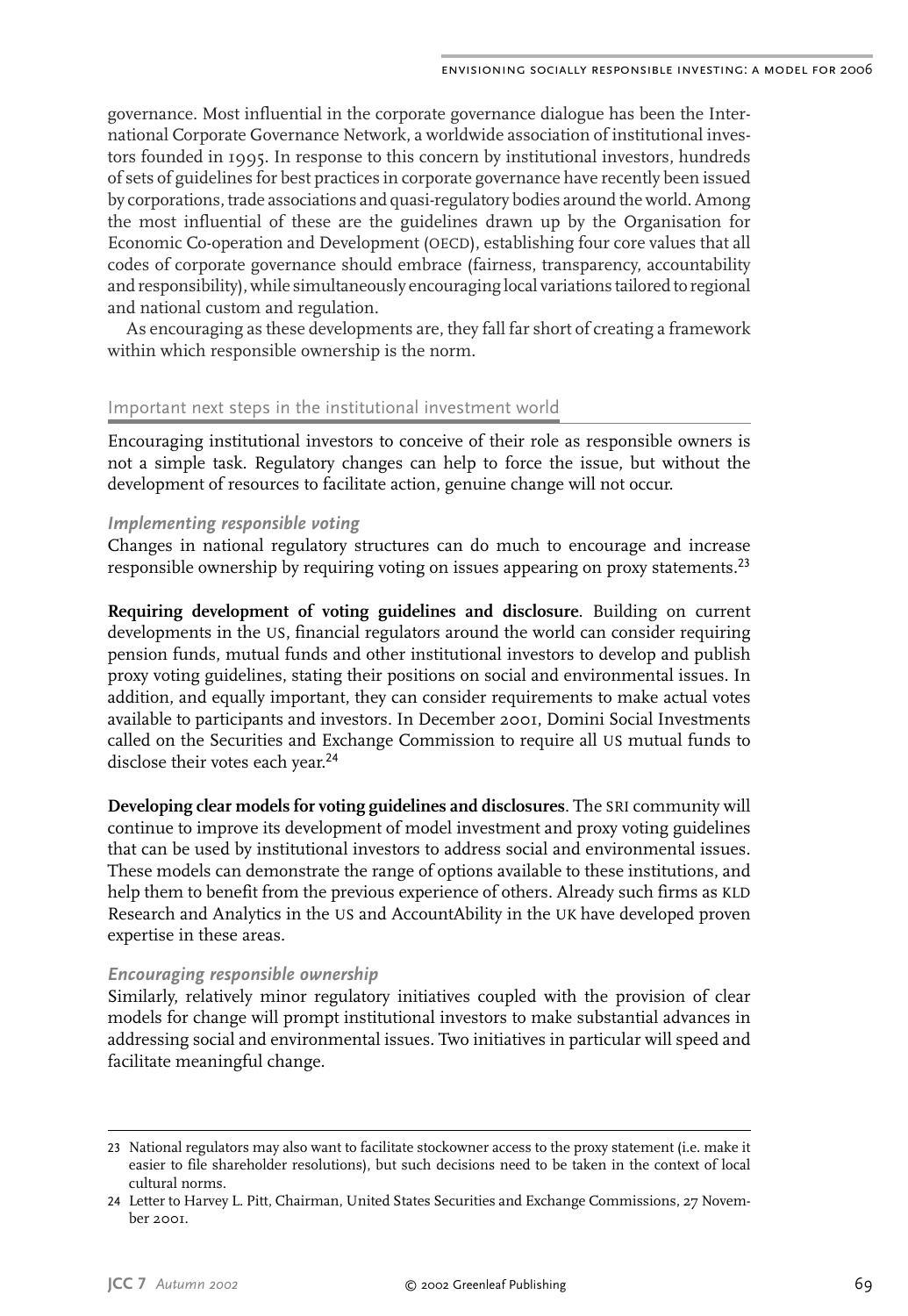**Requiring statements on social and environmental concerns**. Building on the UK model, financial regulators in other countries around the world will consider requiring pension funds to state their commitment (if any) to address social and environmental concerns in their investment practices. The simplicity and elegance of the UK regulation makes it particularly effective. Germany and Belgium have already passed similar legislation. The next major advance will be to apply this same principle to mutual funds, insurance companies, banks, foundations, universities and other institutional investors. This expanded application of the requirement, although a radical departure from current thinking and practices, would go far towards compelling these organisations to recognise their responsibilities as well.<sup>25</sup>

**Developing clear models for such statements**. Such regulations will only prove effective, however, if resources are available to these institutions—many of which are not philosophically inclined to tackle these new and complicated issues—to implement these polices in a simple and professional manner. The SRI community will need to help institutional investors in this process by developing a range of consulting services. Primary among these will be the development of clear models for such statements and the exploration of the financial implications of adopting such policies. This is a task for which SRI trade associations may be particularly well suited. Already, some organisations, such as ASRIA in Asia, are taking preliminary steps in this direction.

#### *Creating ongoing dialogue*

The SRI community can also play a catalytic role in encouraging large institutional investors to consider SRI seriously and to communicate among themselves about the implications of important social and environmental issues.<sup>26</sup>

**Encouraging new institutional investor associations**. The SRI community can encourage and assist in the development of associations of institutional investors concerned with social and environmental issues. Once dialogue among these investors embraces such issues, the adoption by corporations of formal programmes and internal policies on these issues will not be far behind. The SRI community will need to work to introduce such vocabulary and issues into the debates by institutional investors on the subject of corporate governance, or to help create a parallel association of institutional investors focusing specifically on social and environmental issues.<sup>27</sup>

**Educating the financial consultant community**. The SRI community will also need to develop educational programmes for financial consulting firms. These consulting firms are crucial gatekeepers for institutional investors. In general, they are currently ignorant of, and sceptical about, SRI. A well-informed consultant community will be crucial in helping institutional investors in these areas. Among the issues that need to be most

<sup>25</sup> In the first major step in this direction, an Australian law in effect as of March 2002 requires mutual fund and life insurance investment product managers to disclose the extent to which they take, or do not take, into account labour standards, environmental, social or ethical considerations.

<sup>26</sup> A similar mission of the SRI community has been its ongoing effort to educate the retail investor about SRI opportunities and initiatives. Over the years, this effort has been the primary driving force behind much of the increasing demand for SRI products in the US. Such organisations as Coop America and the US Social Investment Forum have played and will continue to play an important role in such initiatives.

<sup>27</sup> In April 2002, CERES (Coalition for Environmentally Responsible Economies) launched its Sustainable Governance Project, which will first focus on climate change issues. CERES intends to sponsor a series of studies that will 'explore the convergence of best practice in sustainability and corporate governance'.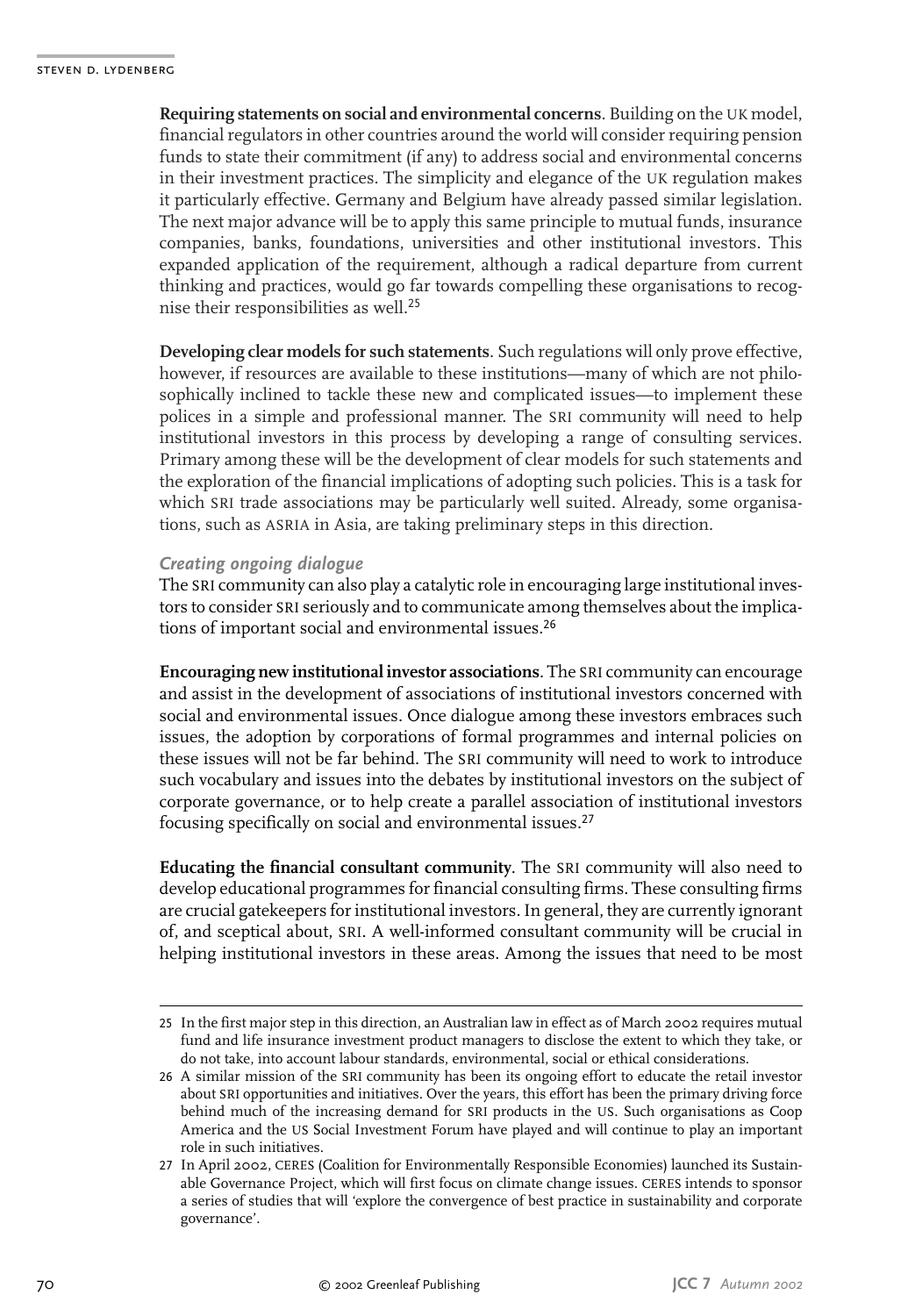directly addressed are those of performance (what financial effects do social screens have on the performance of investment portfolios) and fiduciary obligations.<sup>28</sup>

# **Part 3: the financial, academic and SRI communities**

# Incorporation, institutionalisation and professionalisation

SRI and CSR, as they come to play a more prominent role on the corporate and financial landscapes over the next five years, will be institutionalised and professionalised within the financial, academic and SRI communities. Steps will be taken to increase training and education, to create standards and quality controls, and to develop rigorous theoretical frameworks in all three communities. The following crucial developments are likely to occur before 2006, as these communities come to play a meaningful part in the current debate about the proper role of corporations in society.

- $\blacktriangleright$  Mainstream financial firms will train their analysts to routinely incorporate CSR consid*erations into securities analysis* for stocks and bonds. These considerations will supplement traditional financial analyses with analyses of the value added to companies by CSR initiatives or of the risks created by their failure to address specific social and environmental concerns. Similarly, financial-industry trade journals and conferences will routinely incorporate SRI and CSR topics. A parallel education process will also need to take place in the accounting community.<sup>29</sup>
- t *The academic community will offer courses and grant degrees in CSR and SRI.* The academic world will be able to provide the financial and corporate worlds with a steady stream of graduates highly trained in these areas. In addition, academic researchers and theoreticians will more thoroughly debate crucial aspects of SRI, helping to define and strengthen the field.
- The SRI industry will develop quality standards, undertake theoretical research on topics of communal concern, and create a network of issue-specific, niche-market research firms to analyse particularly complicated sets of social and environmental data.

<sup>28</sup> In 2001, the US-based SRI information and consulting firm SRI WorldGroup, Inc., published *Sustainable and Responsible Investment Strategies: A Guide for Fiduciaries and Institutional Investors*, a substantial and thorough document that provides background on, among other things, issues of performance and fiduciary responsibilities. See the website, www.ishareowner.com. A report prepared by the UK groups Traidcraft Exchange and War on Want, entitled *Socially Responsible Investment and International Development: A Guide for Trustees and Fund Managers,* examines similar issues. See the website, www.justpensions.org.

<sup>29</sup> Since the 1970s, the accounting profession has taken up the question of CSR several times and in several guises. In the 1970s, when the catch phrase was 'corporate social accountability', various pioneering efforts were made to quantify the costs and benefits of corporate social initiatives. For example, ABT Associates, the Massachusetts-based social policy research firm, included in its annual reports a cost–benefit analysis of its internal socially related initiatives, such as childcare benefits. In the early 1990s, firms such as Ben & Jerry's Ice Cream and The Body Shop pioneered the concept of social audits, publishing simultaneously financial and social audits annually for shareholders. In the late 1990s, large accounting firms saw the need for verification of labour standards, sustainable forestry certification and similar socially oriented initiatives as a potential market for their practice. These efforts, however, met with limited success. Currently, there is also a discussion about the need for revised accounting principles that reflect a corporation's 'intangible' assets, including human capital and intellectual property. (See Blair and Wallman 2001 for a US perspective on this issue.) Because of their many complications, questions relating CSR and SRI to accounting are beyond the scope of this paper. Substantive work in this area is currently being done by the Institute of Social and Ethical Accountability (AccountAbility) in the UK.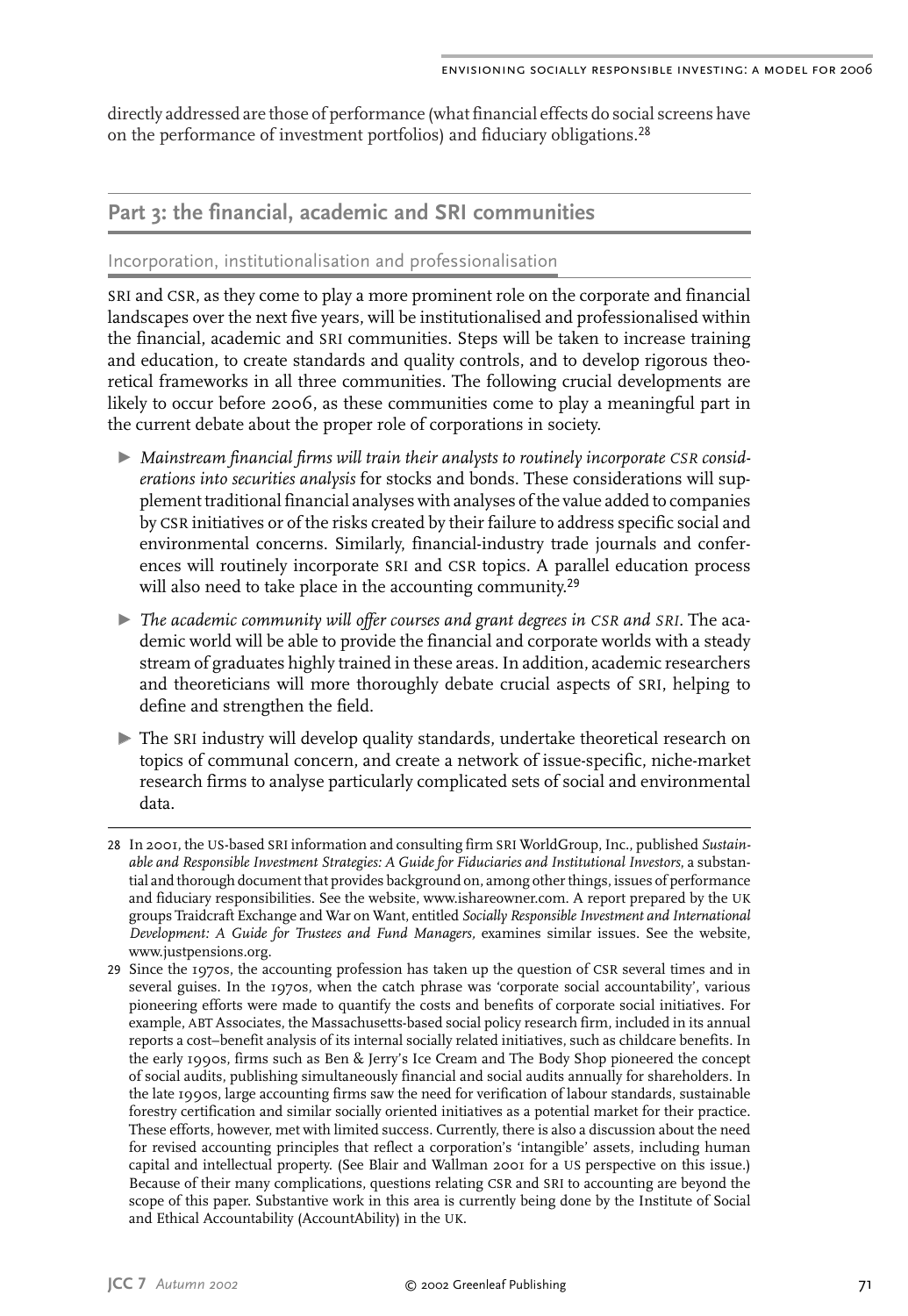In all three of these areas, tentative first steps are already being taken.

#### *Stock analysis*

The more progressive insurance companies and banks in the UK and Europe have already taken initial steps towards integrating social and environmental criteria into their stock analysis. For example, in 2002 in the UK, Morley Asset Management, the money management subsidiary of CGNU (the largest insurance company in that country), created an 11-member SRI team, including four fund managers and four researchers. This team regularly communicates its findings to the conventional fund managers at Morley, highlighting in particular industry-specific SRI issues that might be of significance in stock valuation. ING, the largest financial services firm in the Netherlands, has an eight-member sustainability team charged with integrating sustainability and financial concerns throughout its research and operations. Despite these pioneering efforts, the financial world is still a long way from the routine incorporation of CSR analyses.

## *CSR and SRI education*

Since 1998 in the US, the Aspen Institute has been monitoring business schools' incorporation of CSR and SRI into their curricula. Its *Beyond Grey Pinstripes 2001* study noted limited progress and some outstanding examples of business school programmes addressing social impact.<sup>30</sup> On the whole, however, it noted that 'very little [is] being done to integrate a broad vision of social or environmental stewardship into required MBA course work or to explore these dynamics through rigorous research' (World Resources Institute and Aspen Institute 2001: 5).<sup>31</sup>

In a pioneering effort, Nyenrode University in the Netherlands has the first endowed chair in SRI in Europe, offers elective courses in SRI, and has launched an SRI education programme for pension fund officials.

In addition, in an effort that bridges the gap between the academic and financial worlds, since 1996 Lloyd Kurtz, in conjunction with the US Social Investment Forum, has co-ordinated the annual awarding of the Moskowitz Prize for outstanding research articles on socially responsible investing.<sup>32</sup>

# *SRI professionalisation*

Within the SRI community, trade associations have formed in the US, Canada, the UK and Europe. In Asia, in 2001, ASRIA was founded in Hong Kong to play a catalytic role in developing SRI in that region. Through conferences, these associations provide valuable forums for education and discussions by practitioners of SRI. However, as a community, the SRI world has not yet taken the necessary systematic steps towards industry-wide research and theoretical thinking.

# Important next steps for the financial, academic and SRI communities

Each of these communities is bound by its own traditions that often slow its progress, despite the apparent need. The financial community is philosophically disposed to be cautious about CSR and SRI. The academic community can be late to recognise major developments in the fast-changing financial marketplace. Limited resources have slowed the SRI community's progress in fulfilling the demands created by its success.

<sup>30</sup> Harvard University, Loyola Marymount University, University of Michigan, University of North Carolina and York University were singled out for particular praise.

<sup>31</sup> See the website, www.beyondgreypinstripes.org.

<sup>32</sup> A number of scholarly journals provide a forum for the discussion of CSR and SRI issues, including *Business and Society*, *The Journal of Corporate Citizenship*, *Corporate Reputation Review*, *Journal of Investing*, *Business Ethics Quarterly* and *Business and Society Review*.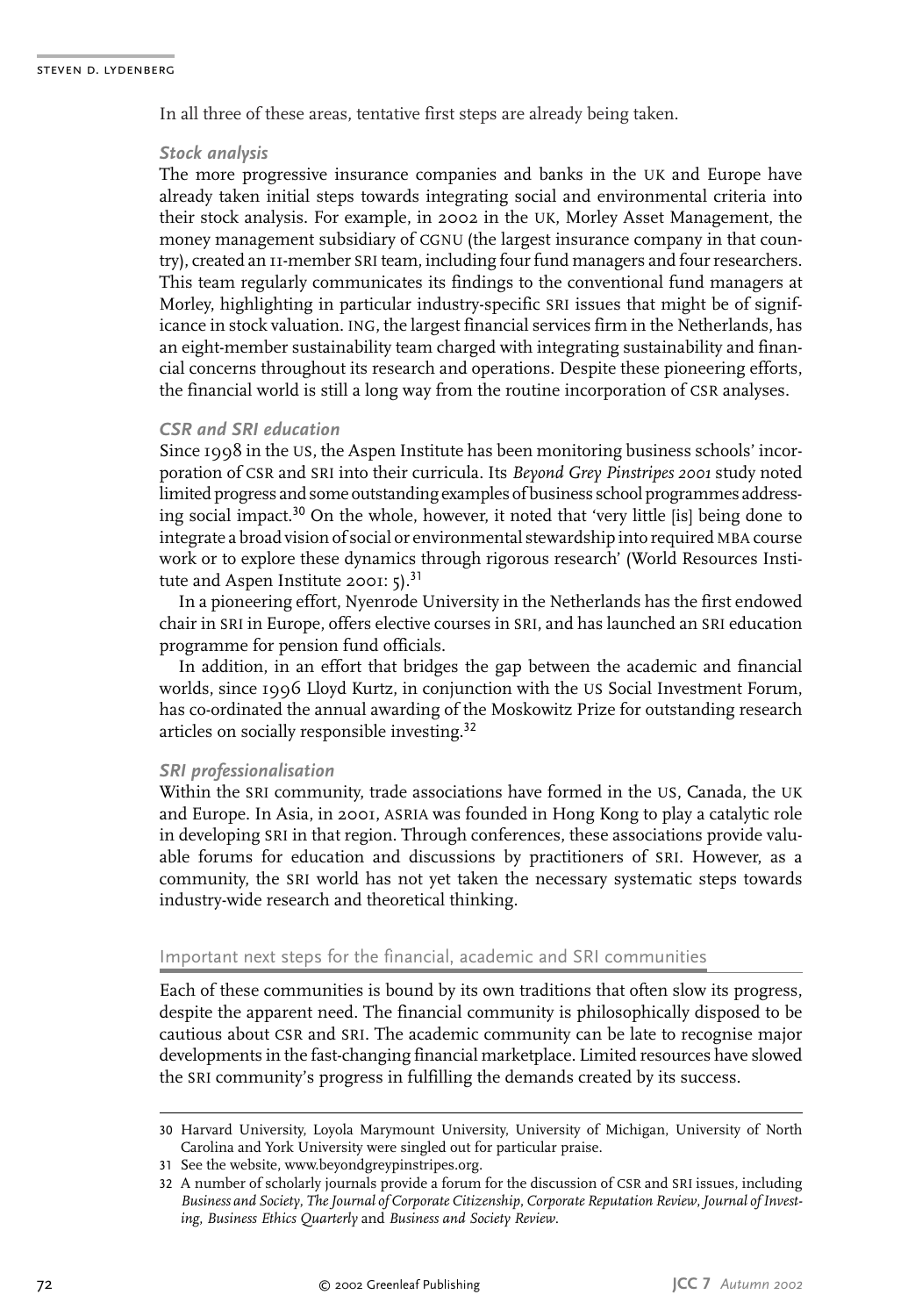## *Incorporating SRI and CSR into financial analysis*

Within the financial community, much important work will need to be done before SRI and CSR can be integrated into mainstream financial analysis. Among the most important of these initiatives will be the following.

- **Development of financial valuation models**. Financial valuation models that incorporate social and environmental data will be developed and tested.
- **Industry educational requirements in CSR and SRI. The self-certification and train**ing process for financial analysts (e.g. AIMR's Chartered Financial Analyst curriculum) will incorporate the fundamentals of SRI and CSR.
- **Education of financial industry management**. The senior executives and boards of directors of financial services companies will educate themselves in the importance of systematic institutional commitments to these areas.

The SRI community can play a leading role by working with the financial community to help it to realise that its best long-term interests are served by increasing its skills and capabilities in each of these areas.

## *Creating CSR and SRI academic tracks*

In coming years, the academic community will undoubtedly expand educational offerings and the focus of its fundamental research to embrace the newly developing fields of SRI and CSR. Without properly trained graduates entering these fields, progress towards the legitimisation and incorporation of both in the financial and corporate worlds will be unnecessarily slowed. Among the initiatives that will occur in the academic world are the following.

- **Development of curriculum and degrees**. Graduate business programmes will develop and offer courses in SRI and CSR, and ultimately grant MBAs with a specialisation in these two fields. These courses can help those entering the business world to better understand the changing society in which the business world now operates. To support the development of such courses and programmes, the SRI community should share its knowledge and experience in these fields.
- $\triangleright$  Creation of research centres. Academic research centres will be founded that focus specifically on SRI issues.<sup>33</sup>
- **Development of research opportunities**. SRI research firms will share their data with academics to facilitate increased rigorous research on these issues. For example, data from KLD Research and Analytics in the US has already provided the basis for a substantial number of academic articles and can provide a model for future initiatives.

#### *Professionalisation of the SRI community*

Much work will need to be done by the SRI community over the next five years to professionalise its activities.

**Developing SRI research standards and protocols**. The SRI community will need to develop specific quality standards for its research processes. These research process

<sup>33</sup> As the Aspen Institute study notes, a number of academic research centres already focus on the environment (e.g. George Washington University, Hong Kong Polytechnic, Huddersfield University). Preliminary efforts to incorporate SRI into the graduate-level curriculum are currently under way at Georgetown University.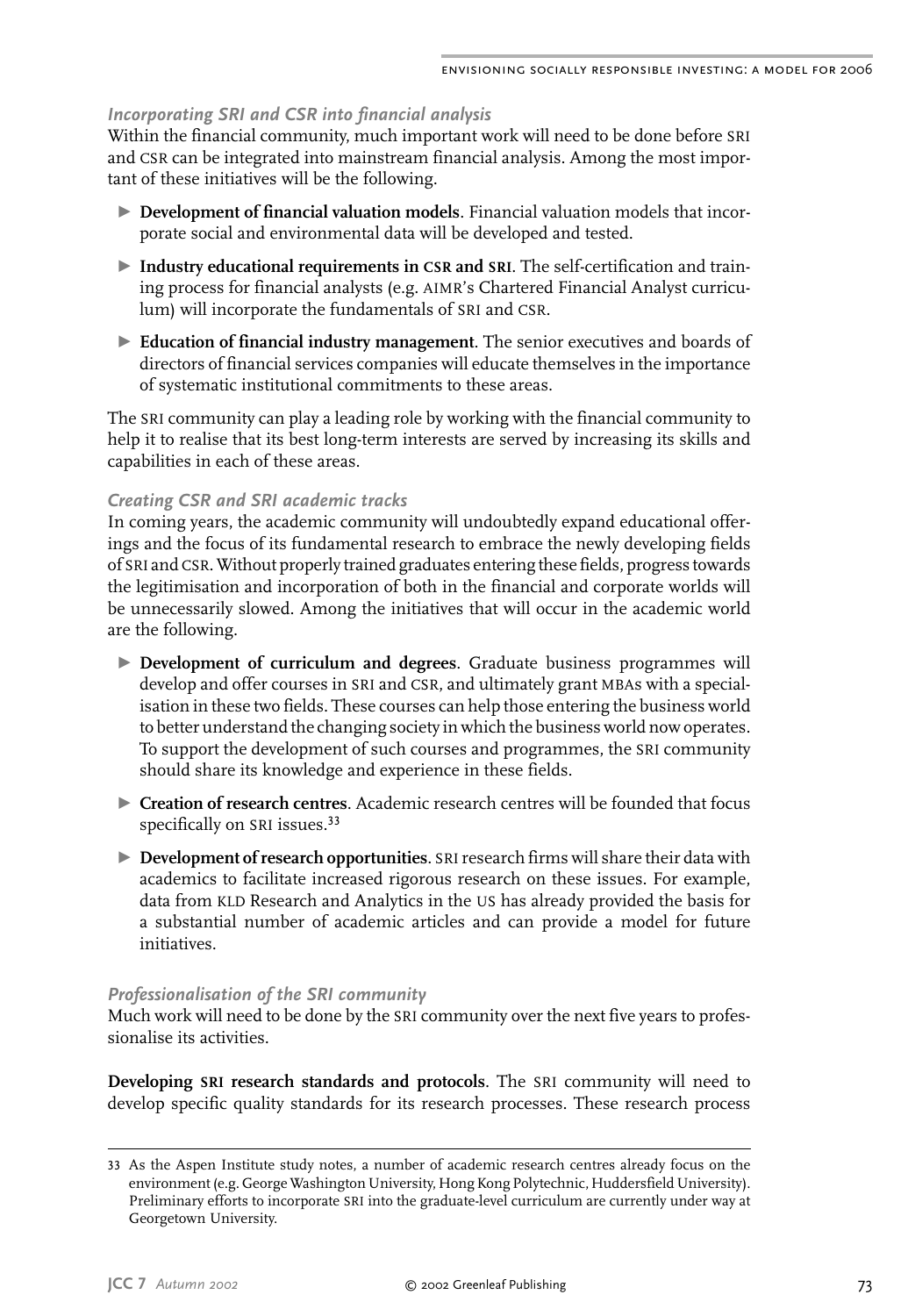standards may be modelled on manufacturing process standards such as ISO 9000, stressing procedures, not results. Such standards will help the SRI community to assure the institutional investment world that the highest-possible-quality data is available. For example, in 2002 the Sustainable Investment Research International (SiRi) Group—an international consortium of 11 SRI research firms—began implementation of a series of quality procedures and research protocols for its profiles of 500 large transnational corporations, published in a uniform and comparable format.<sup>34</sup>

**Creation of an SRI trade association think-tank**. Among the first steps that a national or regional SRI trade association—or a global network of such associations—will consider is the establishment of a think-tank to tackle critical problems of communal interest and of such a scale that individual members lack the resources to address these thoroughly. Issues addressed might include:

- $\blacktriangleright$  The development of a defensible social 'accounting' system or a similar definition of 'social returns'. Pioneering work in this area has been done by Jed Emerson and the Roberts Foundation.<sup>35</sup>
- $\blacktriangleright$  The creation of a framework within which reputation is considered and valued as a corporate asset. Initial work is currently being done by the Reputation Institute to quantify the value of reputation to corporations.<sup>36</sup> The *Corporate Reputation Review* covers developments in this arena. In addition, corporations are increasingly integrating reputation and brand-name concerns. For example, Intel Corporation currently uses the vocabulary of reputation to help its managers worldwide to identify emerging social and environmental issues that might be of importance to the corporation.<sup>37</sup>
- $\blacktriangleright$  The consideration of a theoretical framework that will bridge the gap between apparently disparate SRI activities such as community economic development (micro-lending, social-purpose venture capital, community-building philanthropy, economically targeted investments, etc.) and the social screening of publicly traded transnational corporations. It is also important that such considerations grapple with the relationship between the practices of SRI and worldwide international trade protocols (World Trade Organisation policies, international corporate governance guidelines, NAFTA obligations and so on). By implication, SRI will need to flesh out its relationship to the complicated issue of international development. Aside from initiatives on 'fair' trade, SRI has only peripherally dealt with this highly visible debate.
- Creation of a stronger, more coherent vocabulary for social investing. The SRI community has long bemoaned the inadequacy of the terminology it has at hand to describe and define its activities. Work should be done to integrate SRI and mainstream financial industry vocabulary and to bring coherence to the proliferation of SRI-related terms (i.e. social investing, socially responsible investing, ethical investing, triple-bottom-line investing, sustainable investing, best-of-class investing, corporate citizenship, social venture capital, community investing, economically targeted investing and so on).

<sup>34</sup> For background on the SiRi Group, see its website, www.sirigroup.org.

<sup>35</sup> See *Social Return on Investment Methodology: Analysing the Value of Social Purpose Enterprise within a Social Return Framework* available on the Roberts Foundation website, www.redf.org.

<sup>36</sup> This academic centre is based at New York University under the leadership of Professor Charles Fombrun. See its website at www.reputationinstitute.com.

<sup>37</sup> David Stangis, Intel Corporate Responsibility, conversation with the author, November 2001.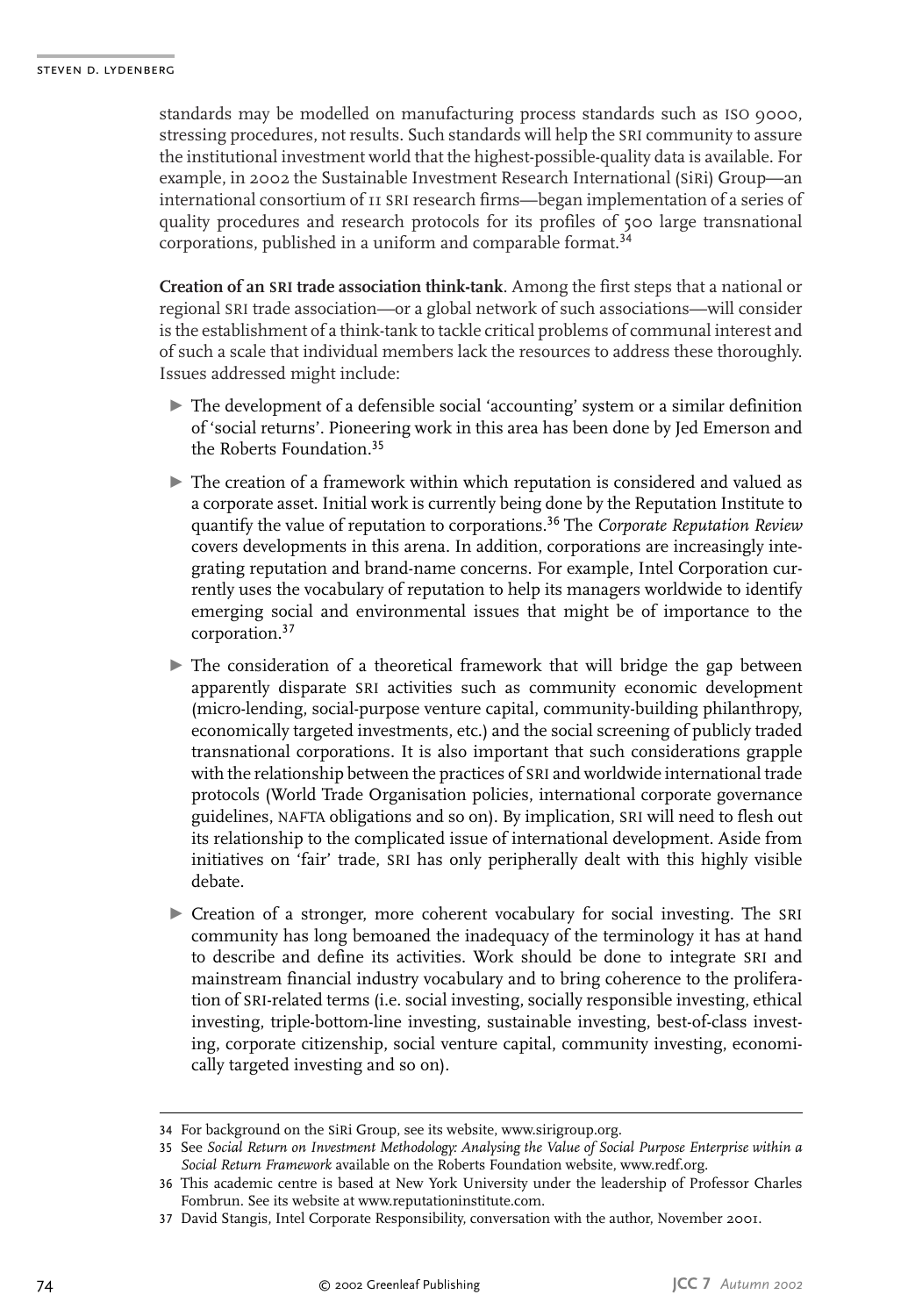- Promulgation of advocacy pieces addressing regulatory issues, such as those immediately affecting corporate disclosure and transparency, and opening a dialogue with government and regulators. To date the SRI world has done little to define the specific roles it sees for government in managing the relations between corporations and society.
- Publication of background pieces on the fundamental dilemmas posed for the SRI world by emerging issues such as genetic engineering, privacy in the age of electronic telecommunications and international labour standards. It is only logical that the initial basic work on these broad issues of communal concern be tackled by an industry-wide SRI organisation.
- Publication of summaries of ongoing debates (academic and otherwise) about the relationship between financial and social performance.

**Creation of issue-specific, niche-market SRI analytics firms**. The SRI community will want to develop a network of research organisations that will analyse the massive amounts of industry data becoming available. Already in the US the SRI community faces an apparently insurmountable challenge in analysing:

- $\blacktriangleright$  The voluminous data available on the release of toxic chemicals required under the Toxics Release Inventory
- The equally voluminous data on bank lending patterns, particularly those for economically disadvantaged neighbourhoods, available under the HMDA
- The extensive data on union relations available through the National Labour Relations Board's history of actions brought by unions and management, and on corporate worker safety fines and other actions brought as a result of inspections by the Occupational Health and Safety Administration
- $\blacktriangleright$  Interpretation of military contracting information published by the US Department of Defense, notably for the computer and telecommunications industries
- $\blacktriangleright$  Reliable facts on the relative labour practices of apparel, footwear, toy, computer and other companies in developing countries

Such information is of great interest to SRI researchers and money managers wishing to compare the social and environmental records of companies within specific industries. It is also of great use to SRI money managers entering into dialogue with corporations on specific issues.

However, this data is often difficult to gather and interpret because company-specific circumstances abound, regional and local contexts vary wildly, the data's quality is irregular, and factors of scale affect interpretation. Moreover, such analyses are expensive because these issues require substantial reservoirs of technical expertise to master, methodological decisions are of crucial importance and continuity of approach is essential for consistent comparisons of companies' records over time.<sup>38</sup>

It is ironic, although understandable, that the SRI community has difficulty supporting such research. It is critical that it does so, however, if it is to achieve an unassailable reputation for the quality of its work.

<sup>38</sup> Such specialised niche-market firms can also play the valuable role of commenting on proposed changes in national regulations that would affect the quality of data available to the research community, a task few other groups in the SRI world are equipped to do.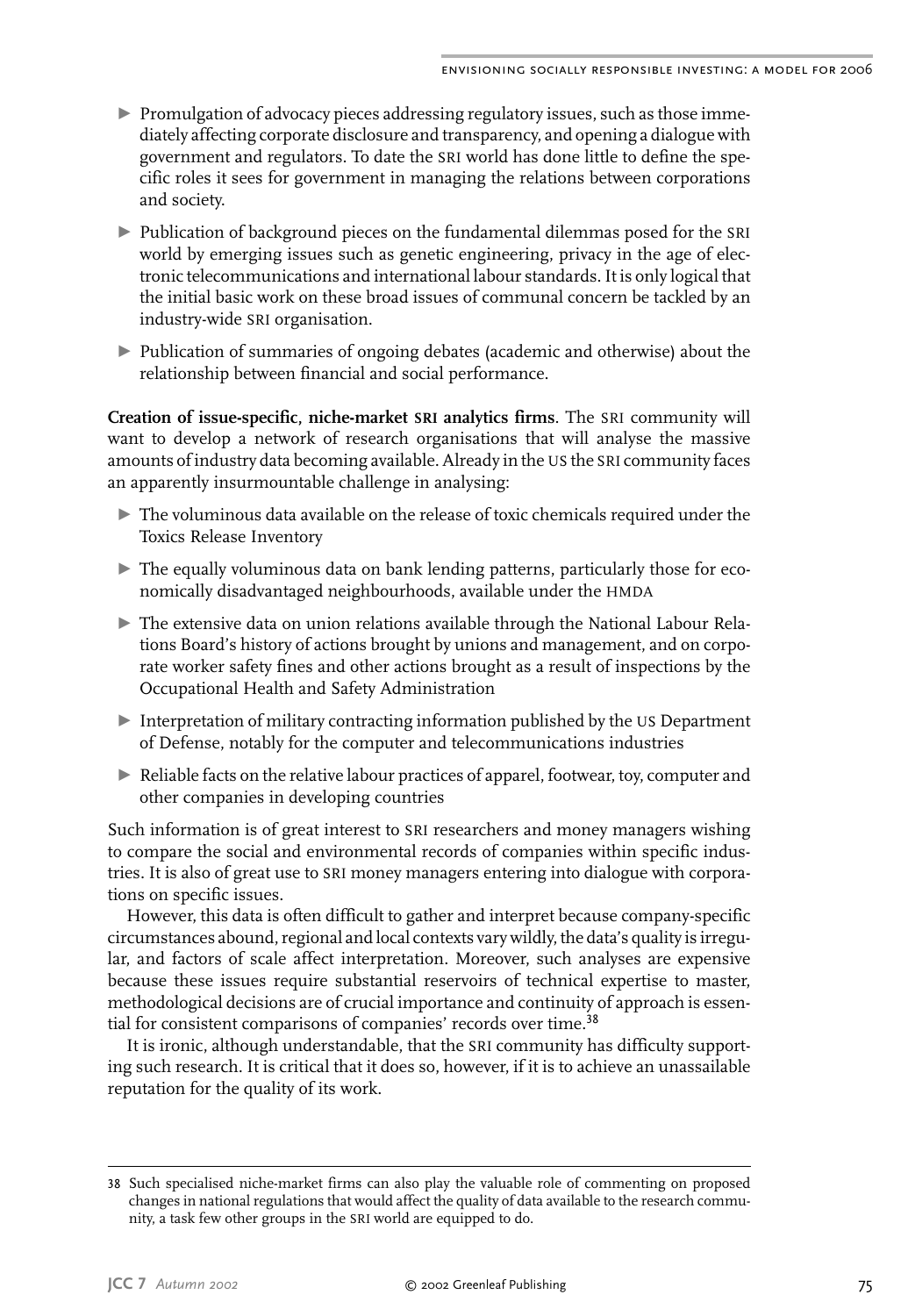To establish such a network, the SRI community will need to tackle the challenging task of identifying new funding sources for such research. Among the ground-breaking steps that may well be taken towards this end are the following.

- Create SRI-industry-related foundations that would make grants to such research organisations and pressure the conventional foundation world to provide such research organisations with systematic funding
- Convince governmental or quasi-governmental organisations that such research organisations need support and that their data is of interest
- $\triangleright$  Co-operate with mainstream industry trade associations in the collection and analysis of social data or create alternative industry trade associations to collect and analyse such data (i.e. a trade association of community development banks that sponsors research on the banking industry and community development issues)

# **Conclusion**

It may be difficult to imagine that these developments will take place within the next five years. If in 1996 we were to have described the magnitude of the changes that have in fact occurred through 2001, it would have seemed equally incredible. Progress will not be easy. Dead ends will be encountered. Debates on difficult issues will need to be resolved. Without the considerable efforts and skills of many people and organisations, these projections will not be effectively realised. However, the momentum behind the global experiment with market economies currently under way now appears so strong that—barring unforeseen disasters—many, if not all, of these developments will take place.

Having brought together in one place a condensed vision of the developments and initiatives that may occur by 2006, we hope to set the stage for further debate on their usefulness and effectiveness and on the allocation of resources necessary for their realisation.

# **References**

- Berle, A.A., Jr, and G.C. Means (1932) *The Modern Corporation and Private Property* (New York: Macmillan). Blair, M.M. (1995) *Ownership and Control: Rethinking Corporate Governance for the Twenty-first Century* (Washington, DC: The Brookings Institution).
- Blair, M.M., and S.H.H. Wallman (Task Force Co-Chairs) (2001) *Unseen Wealth: Report of the Brookings Task Force on Intangibles* (Washington, DC: Brookings Institution Press).
- Clarkson Centre for Business Ethics (1999) *Principles of Stakeholder Management: The Clarkson Principles* (Toronto: The Clarkson Centre for Business Ethics, Joseph L. Rotman School of Management, University of Toronto).
- Collins, J.C., and J.I. Porras (1994) *Built to Last: Successful Habits of Visionary Companies* (New York: HarperBusiness).
- Dworkin, R. (2000) *Sovereign Virtue: The Theory and Practice of Equality* (Cambridge, MA: Harvard University Press).
- Friedman, M. (1970) 'The social responsibility of a business is to increase its profits', *New York Times Magazine,* 13 September 1970.
- Henderson, D. (2001) *Misguided Virtue, False Notions of Corporate Social Responsibility* (Wellington: New Zealand Business Roundtable).
- Lubin, J.S. (2002) 'Proxy voting is a fiduciary duty, SEC chief says in letter to group', *The Wall Street Journal*, 21 March 2002.
- Margolis, J.D., and J.P. Walsh (2001) *People and Profits? The Search for a Link between a Company's Social and Financial Performance* (Mahwah, NJ: Lawrence Erlbaum Associates).